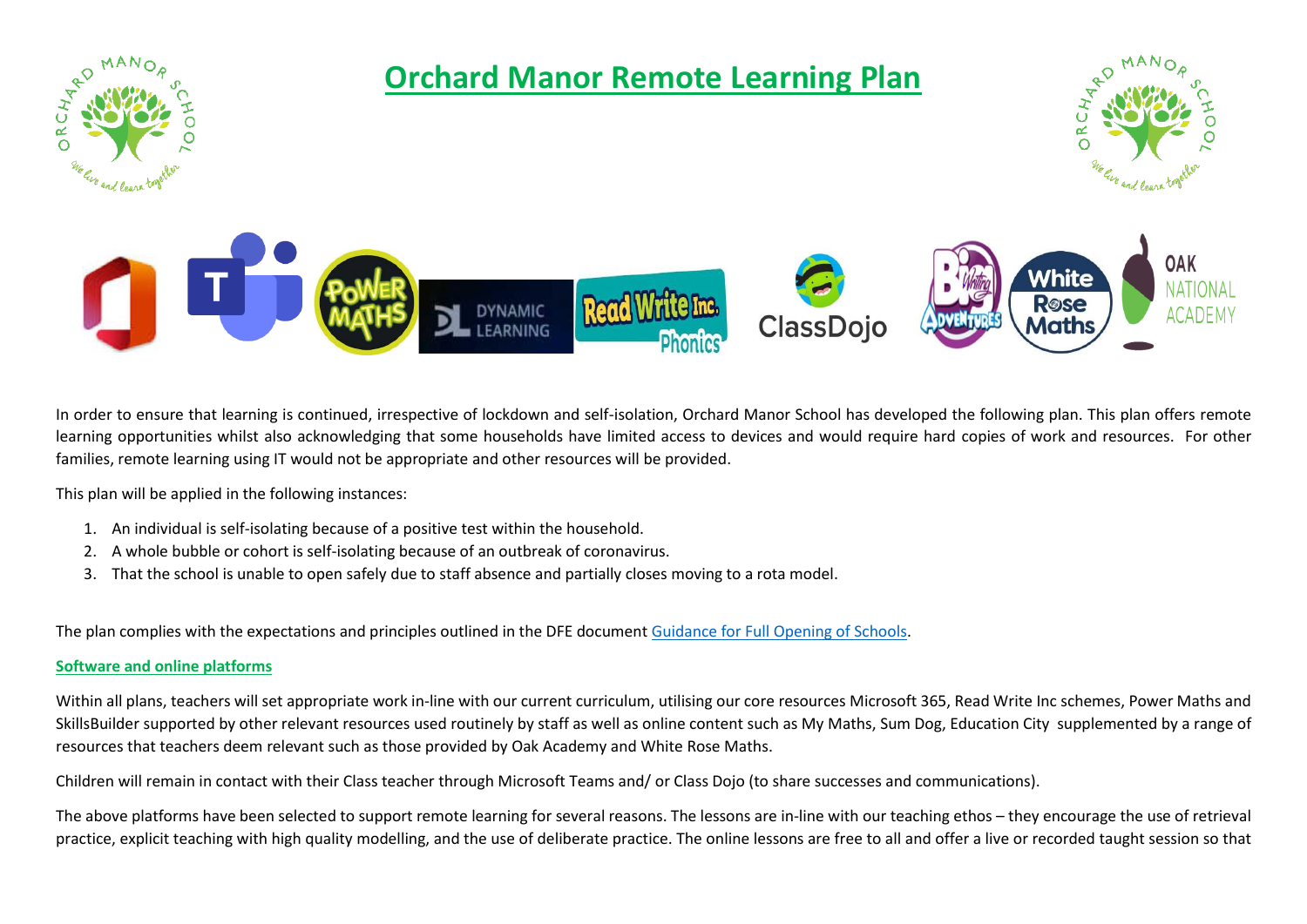the children can access teaching from a teacher and then access work relating to that lesson within the same online resource. There are also hundreds of lessons specifically aimed at children with SEND needs and requiring additional support. Class teachers are to use the same lessons as used in the classroom so that children are familiar with the resources and platforms used.

Microsoft Teams will support school in offering online learning with the opportunity for the children to communicate with their teacher using video conferencing offered by Teams as well as direct teaching and/or tutoring. Often this will be used so children can 'drop-in' to receive further support after accessing other online or paper-based teaching resources as appropriate. For example, Power Maths will be taught using teacher's video inputs, recorded or live and pupils will follow this in their textbooks and then complete work in their practice books. They will be supplemented by White Rose maths resources, where relevant, in the way they're currently used.

For EYFS, KS1 & KS2 Class Dojo will remain in use, where already being utilised, as the communication element has already proved to be invaluable. Teachers and parents will be able to message one another to share information and offer support. The Class Story page will offer the chance for teachers to celebrate children's work and maintain our school community.

**In the event of any form of isolation and loss of learning caused by Coronavirus, parents must understand that engagement in home learning is compulsory, as is the expectation that Orchard Manor School makes that provision available and accessible to all. However, if children themselves are too unwell to participate then they should not be expected to engage in home learning until they are well enough to do so.**

In preparation for home-learning, parents and children need to receive logins and passwords for the following platforms (likewise teaching staff need to be familiar with them):

- Microsoft 365 in order they can logon to their device and can access Teams, Word, OneNote and other Microsoft products.
- Oxford Reading Buddy and/or Accelerated Reader

#### **Worksheets and Practical Resources**

If a child is isolated from school i.e. the child is sent home from school to either receive a test or self-isolate as someone in the household is being tested, they will either leave school or have sent home a pack of work and their own stationery pack. Children will have immediate opportunity to continue their learning. Where pupils have a 1-1 device these will also go home so that pupils can continue their learning. Where children regularly use a textbook and/or practice book these will also go home so teachers can teach and utilise familiar resources with pupils.

#### **Remote Learning**

The initial response to any isolation will be to provide children with home learning materials alongside their class stationery pack (this might need to be delivered). In the case of whole cohort isolation, resources will be uploaded to Microsoft Teams or Class Dojo and priority children will have packs delivered. This measure will afford teachers a short time to prepare their remote learning resources.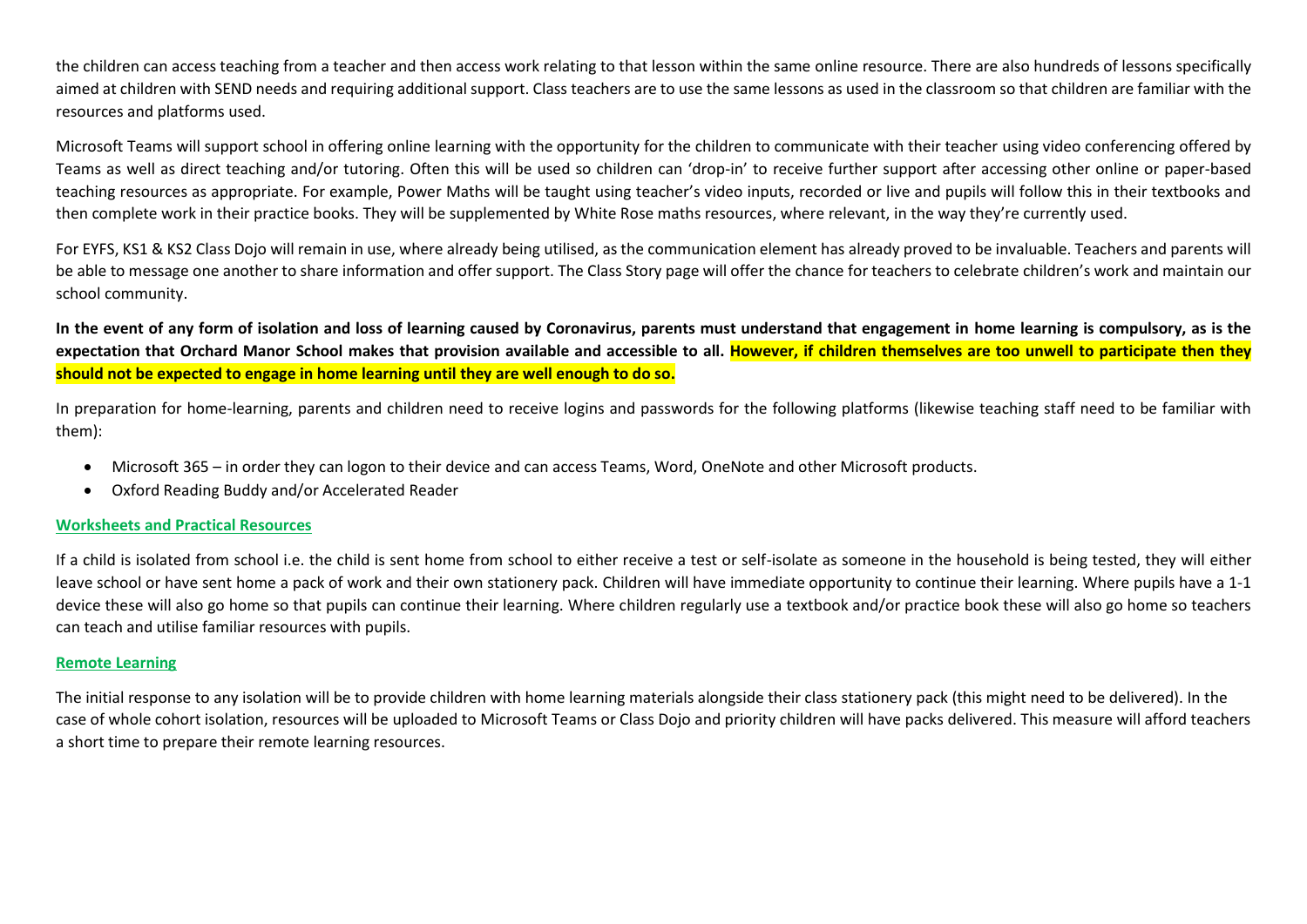|                          | Pupil needs to isolate because someone in their household is symptomatic or tests positive but they are well enough to work from home |                                                                          |                                                                                                  |  |  |  |
|--------------------------|---------------------------------------------------------------------------------------------------------------------------------------|--------------------------------------------------------------------------|--------------------------------------------------------------------------------------------------|--|--|--|
| <b>Type of Learner</b>   | <b>Practical Resource</b>                                                                                                             | <b>Ongoing learning Support</b>                                          | Safeguarding                                                                                     |  |  |  |
|                          | support                                                                                                                               |                                                                          |                                                                                                  |  |  |  |
| Pupil is not             | Resource/learning                                                                                                                     | Ideas for activities and learning for pupils to be shared by Class Dojo. | School office to contact parents to ensure a test                                                |  |  |  |
| developmentally able     | boxes to be made up                                                                                                                   |                                                                          | has been taken and to make sure that parents                                                     |  |  |  |
| to access online         | with activities that                                                                                                                  | If further instruction is needed the class teacher or a member of the    | know to communicate test results to                                                              |  |  |  |
| learning materials or    | support on going                                                                                                                      | support team will contact the family to offer further support.           | admin@orchardmanor.sch.devon.uk                                                                  |  |  |  |
| direct teaching          | communication,                                                                                                                        |                                                                          |                                                                                                  |  |  |  |
| themselves without       | sensory &                                                                                                                             |                                                                          | Class teachers/tutors or support staff will                                                      |  |  |  |
| significant support.     | developmental goals                                                                                                                   |                                                                          | coordinate and ensure weekly contact is made                                                     |  |  |  |
|                          |                                                                                                                                       |                                                                          | with each pupil directly via a video call using                                                  |  |  |  |
| Viewing lessons is not   | SALT team to contact                                                                                                                  |                                                                          | Teams or face-to-face visits.                                                                    |  |  |  |
| an appropriate           | parents to advise &                                                                                                                   |                                                                          |                                                                                                  |  |  |  |
| teaching method.         | offer support on<br>speech & language                                                                                                 |                                                                          | If child is vulnerable in any way, the DSL will<br>ensure that appropriate agencies are notified |  |  |  |
|                          |                                                                                                                                       |                                                                          | and arrange for regular safe and well checks via                                                 |  |  |  |
|                          |                                                                                                                                       |                                                                          | a phone call from the DSL (record on CPOMS) or                                                   |  |  |  |
|                          |                                                                                                                                       |                                                                          | a delegated person.                                                                              |  |  |  |
|                          |                                                                                                                                       |                                                                          |                                                                                                  |  |  |  |
|                          |                                                                                                                                       |                                                                          | If a child does not engage, the Class teacher is to                                              |  |  |  |
|                          |                                                                                                                                       |                                                                          | call the parents to discuss obstacles and offer                                                  |  |  |  |
|                          |                                                                                                                                       |                                                                          | support.                                                                                         |  |  |  |
| Pupil is capable and     | If available, a device                                                                                                                | The learning focus will be on:                                           |                                                                                                  |  |  |  |
| has access to IT         | will be loaned to                                                                                                                     | English knowledge & skills including phonics, reading and                | School office to contact parents to ensure a test                                                |  |  |  |
| technology to support    | pupil.                                                                                                                                | writing activities where appropriate                                     | has been taken and to make sure that parents                                                     |  |  |  |
| access to the online     |                                                                                                                                       | Maths knowledge & skills including real-life problem solving             | know to communicate test results to                                                              |  |  |  |
| curriculum               | The pupil's logins will                                                                                                               | PSHE & Lifeskills including SkillsBuilder                                | admin@orchardmanor.sch.devon.uk                                                                  |  |  |  |
|                          | be sent to the family.                                                                                                                |                                                                          |                                                                                                  |  |  |  |
| Pupil is part of a       |                                                                                                                                       | Using Microsoft Teams and/or Class Dojo, the Class teacher or tutor      | Class teachers/tutors or support staff will                                                      |  |  |  |
| mainly static class e.g. |                                                                                                                                       | will upload work between 3pm-5pm the day before to allow parents         | coordinate and ensure weekly contact is made                                                     |  |  |  |
| lower site pupils &      |                                                                                                                                       | to see the learning materials prior to supporting their child. The       | with each pupil directly via a video call using                                                  |  |  |  |
| KS2, Year 7 & Year 8     |                                                                                                                                       | teacher will decide what materials are most appropriate for the          | Teams or face-to-face visits.                                                                    |  |  |  |
| on the uppersite.        |                                                                                                                                       | individual child.                                                        |                                                                                                  |  |  |  |
|                          |                                                                                                                                       |                                                                          | If child is vulnerable in any way, the DSL will                                                  |  |  |  |
|                          |                                                                                                                                       | If teaching input is required for lessons, the teacher can either        | ensure that appropriate agencies are notified                                                    |  |  |  |
|                          |                                                                                                                                       | provide the teaching material they're using through PowerPoint or        | and arrange for regular safe and well checks via                                                 |  |  |  |
|                          |                                                                                                                                       | similar or video instructions. If students are using Power Maths staff   | a phone call from the DSL (record on CPOMS) or                                                   |  |  |  |
|                          |                                                                                                                                       | may share the teaching video for the unit to support parents.            | a delegated person.                                                                              |  |  |  |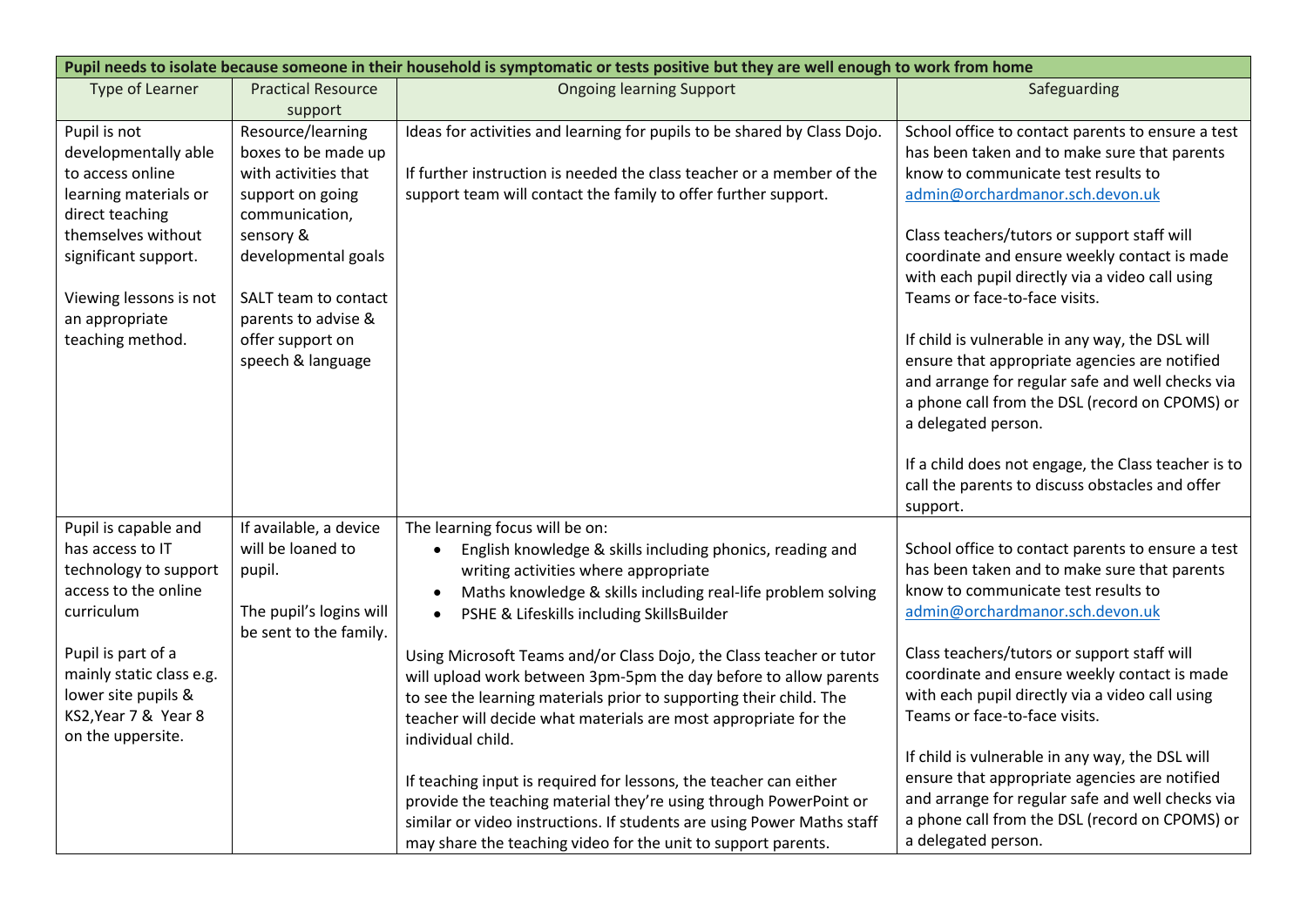|                                                                                                                                                                                                                                   |                                                                                                                | Teachers may direct parents to a relevant online learning platform<br>such as Oak National or White Rose for a taught session or teachers<br>may decide they will utilise Microsoft Teams to teach the isolated<br>child at the same time as teaching the rest of their class, if the<br>technology is available. Only the Class teacher and modelling area<br>will be viewable on screen. Parents will be advised the evening<br>before of the logistics.<br>Non-core lessons and resources will be uploaded to Class Dojo or<br>TEAMs or emailed to parents as appropriate.                                                                                                                                                                                                                                                                                                                                                                                                                                                                                                                                                                                                                                                                                                                                                                                                                                                                                                                                                                       | If a child does not engage, the Class teacher is to<br>call the parents to discuss obstacles and offer<br>support.                                                                                                                                                                                                                                                                                                                                                                                                                                                                                                                                                                                                    |
|-----------------------------------------------------------------------------------------------------------------------------------------------------------------------------------------------------------------------------------|----------------------------------------------------------------------------------------------------------------|-----------------------------------------------------------------------------------------------------------------------------------------------------------------------------------------------------------------------------------------------------------------------------------------------------------------------------------------------------------------------------------------------------------------------------------------------------------------------------------------------------------------------------------------------------------------------------------------------------------------------------------------------------------------------------------------------------------------------------------------------------------------------------------------------------------------------------------------------------------------------------------------------------------------------------------------------------------------------------------------------------------------------------------------------------------------------------------------------------------------------------------------------------------------------------------------------------------------------------------------------------------------------------------------------------------------------------------------------------------------------------------------------------------------------------------------------------------------------------------------------------------------------------------------------------|-----------------------------------------------------------------------------------------------------------------------------------------------------------------------------------------------------------------------------------------------------------------------------------------------------------------------------------------------------------------------------------------------------------------------------------------------------------------------------------------------------------------------------------------------------------------------------------------------------------------------------------------------------------------------------------------------------------------------|
| Pupil is capable and<br>has access to IT<br>technology to support<br>access to the online<br>curriculum<br>The pupil is in years $-$<br>9-11 & is studying<br>accredited<br>qualifications such as<br>GCSEs, BTECs, ASDAN<br>etc. | If available, a device<br>will be loaned to<br>pupils.<br>The pupil's logons<br>will be sent to the<br>family. | The learning focus will be on:<br>English knowledge & skills including phonics, reading and<br>$\bullet$<br>writing activities where appropriate<br>Maths knowledge & skills including real life problem solving<br>$\bullet$<br>(Maths teacher to provide)<br>Science knowledge and skills<br>$\bullet$<br>PSHE (PSHE Teacher)<br>$\bullet$<br>Lifeskills including SkillsBuilder (Class Tutor)<br>$\bullet$<br>Accredited subjects to continue as best as possible so<br>homework will be provided.<br>Using Microsoft Teams or direct email, the tutor will coordinate<br>learning with the young persons' subject teachers. Pupils will receive<br>information about their tasks between 3pm-5pm the day before to<br>allow parents to see the learning materials prior to supporting their<br>child. Teachers will decide what materials are most appropriate for<br>the individual child.<br>If teaching input is required for lessons, the teacher can either<br>provide the teaching material they're using through PowerPoint or<br>similar or video instructions. If students are using Power Maths staff<br>may share the teaching video for the unit to support parents.<br>Teachers may direct parents to a relevant online learning platform<br>such as Oak National or White Rose for a taught session or teachers<br>may decide they will utilise Microsoft Teams to teach the isolated<br>child at the same time as teaching the rest of their class, if the<br>technology is available. Only the Class teacher and modelling area | School office to contact parents to ensure a test<br>has been taken and to make sure that parents<br>know to communicate test results to<br>admin@orchardmanor.sch.devon.uk<br>Class teachers/tutors or support staff will<br>coordinate and ensure weekly contact is made<br>with each pupil directly via a video call using<br>Teams or face-to-face visits.<br>If child is vulnerable in any way, the DSL will<br>ensure that appropriate agencies are notified<br>and arrange for regular safe and well checks via<br>a phone call from the DSL (record on CPOMS) or<br>a delegated person.<br>If a child does not engage, the Class teacher is to<br>call the parents to discuss obstacles and offer<br>support. |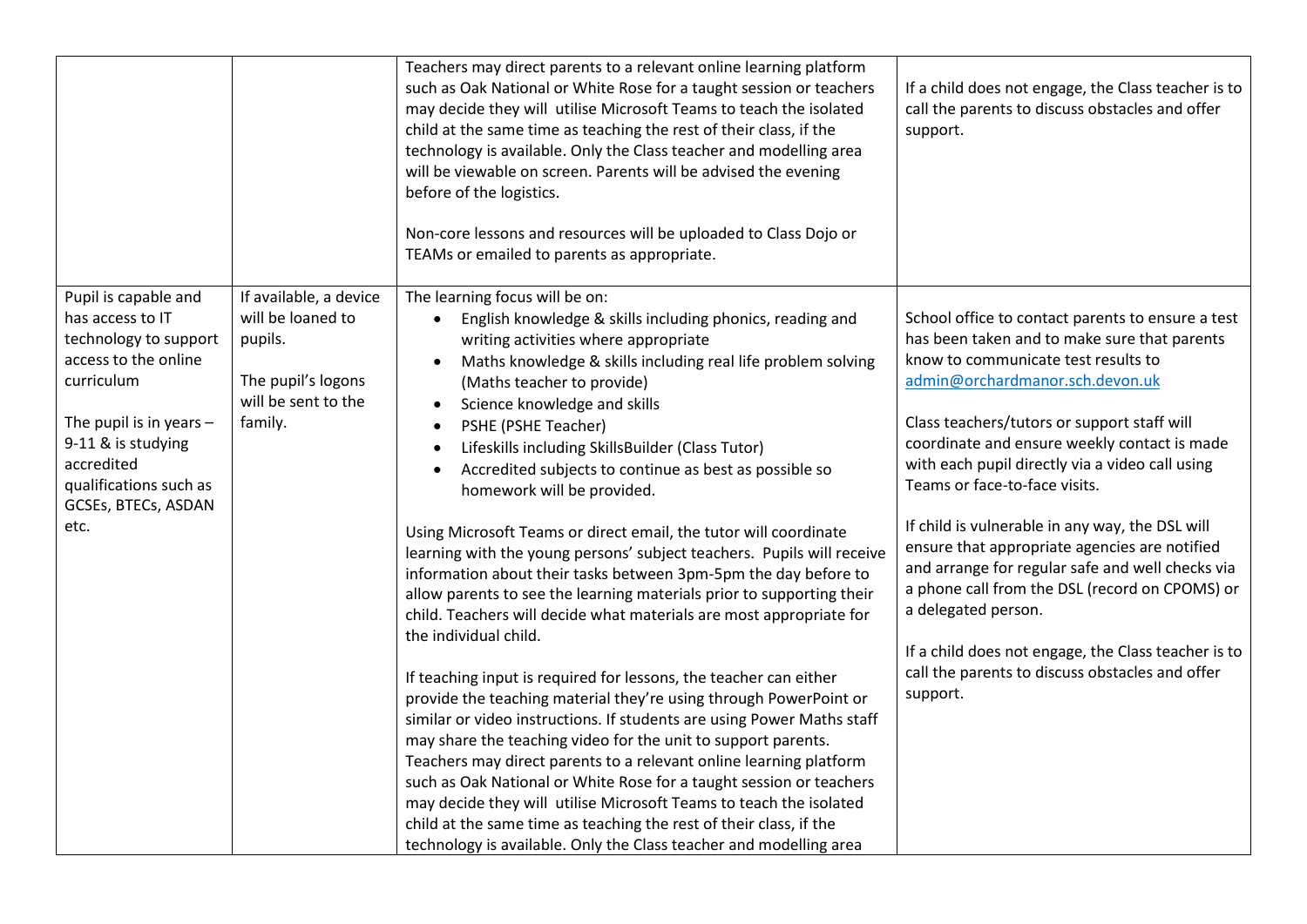|                                |                                                                                                                                                                                                                                                                                                                                                                                                     | will be viewable on screen. Parents will be advised the evening<br>before of the logistics.                                                                                                                                                                                                                                                                                                                                                                                                                                                                                                                                                                                                                                                                                                                             |                                                                                                                                                                                                                                                                                                                                                                                                                                                                                                                                                                                                                                                                                                                       |
|--------------------------------|-----------------------------------------------------------------------------------------------------------------------------------------------------------------------------------------------------------------------------------------------------------------------------------------------------------------------------------------------------------------------------------------------------|-------------------------------------------------------------------------------------------------------------------------------------------------------------------------------------------------------------------------------------------------------------------------------------------------------------------------------------------------------------------------------------------------------------------------------------------------------------------------------------------------------------------------------------------------------------------------------------------------------------------------------------------------------------------------------------------------------------------------------------------------------------------------------------------------------------------------|-----------------------------------------------------------------------------------------------------------------------------------------------------------------------------------------------------------------------------------------------------------------------------------------------------------------------------------------------------------------------------------------------------------------------------------------------------------------------------------------------------------------------------------------------------------------------------------------------------------------------------------------------------------------------------------------------------------------------|
| Pupil is attending Post<br>16, | If available, a device<br>will be loaned to<br>pupils.<br>The pupil's logins will<br>be sent to the family.<br>If technology or the<br>ability to use IT is a<br>barrier then,<br>resource/learning<br>boxes to be mad e<br>up with activities<br>that support on<br>going<br>communication,<br>sensory &<br>developmental goals<br>SALT team to contact<br>parents to advise &<br>offer support on | The learning focus will be on:<br>English knowledge & skills including phonics, reading and<br>writing activities where appropriate - this may be embedded<br>in lifeskills<br>Maths knowledge & skills including real-life problem solving<br>- this may be embedded in lifeskills<br>Lifeskills including SkillsBuilder<br>Using Microsoft Teams or direct email, the tutor will coordinate<br>learning with the young person. Pupils will receive information about<br>their tasks between 3pm-5pm the day before to allow parents to see<br>the learning materials prior to supporting their child. Teachers will<br>decide what materials are most appropriate for the individual child.<br>Non-core lessons and resources will be uploaded to Microsoft Teams,<br>emailed or delivered to parents as appropriate. | School office to contact parents to ensure a test<br>has been taken and to make sure that parents<br>know to communicate test results to<br>admin@orchardmanor.sch.devon.uk<br>Class teachers/tutors or support staff will<br>coordinate and ensure weekly contact is made<br>with each pupil directly via a video call using<br>Teams or face-to-face visits.<br>If child is vulnerable in any way, the DSL will<br>ensure that appropriate agencies are notified<br>and arrange for regular safe and well checks via<br>a phone call from the DSL (record on CPOMS) or<br>a delegated person.<br>If a child does not engage, the Class teacher is to<br>call the parents to discuss obstacles and offer<br>support. |
|                                | speech & language                                                                                                                                                                                                                                                                                                                                                                                   |                                                                                                                                                                                                                                                                                                                                                                                                                                                                                                                                                                                                                                                                                                                                                                                                                         |                                                                                                                                                                                                                                                                                                                                                                                                                                                                                                                                                                                                                                                                                                                       |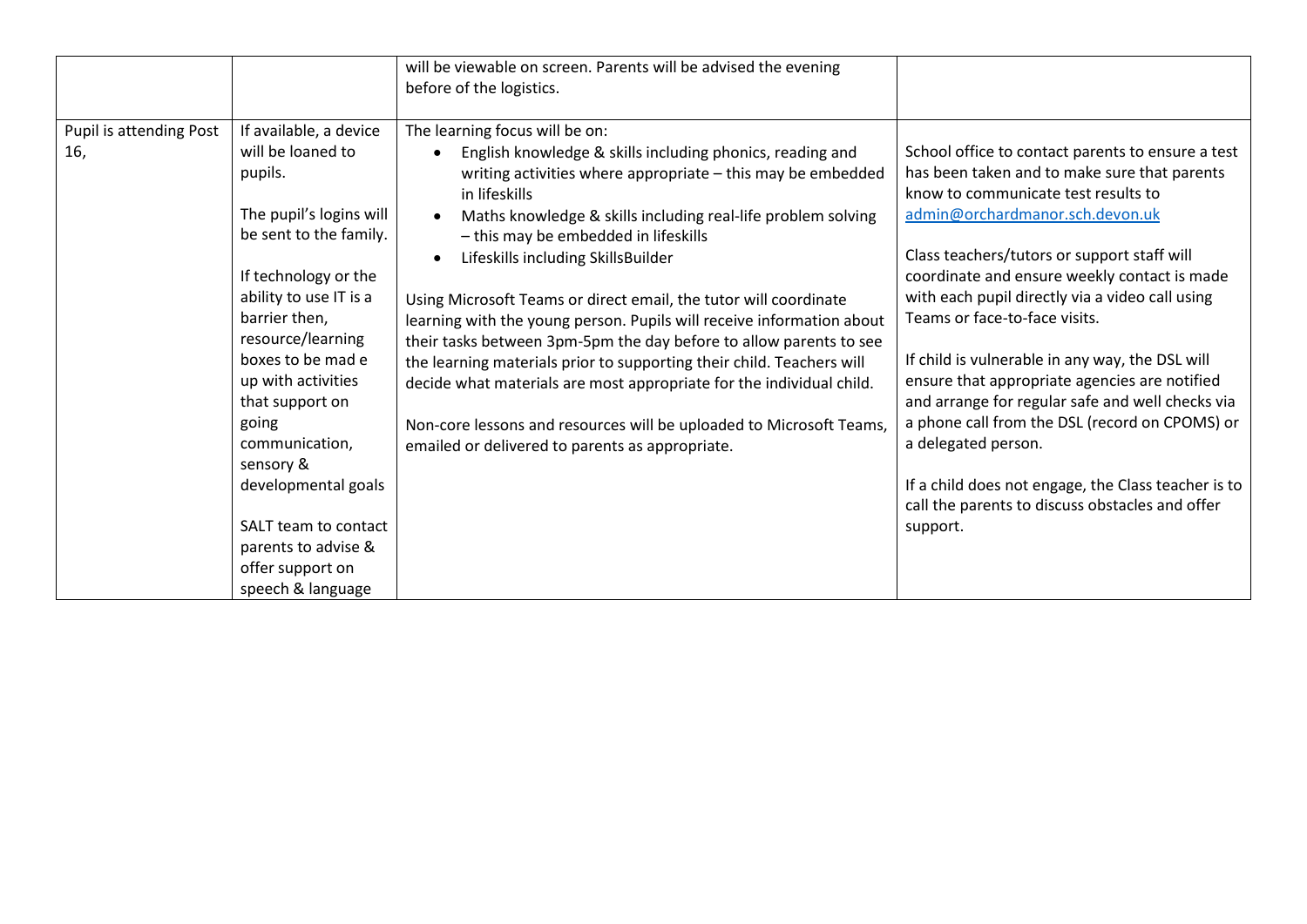| A group of children are self-isolating because of a case of coronavirus in their class or other group bubble and are well enough to participate in learning. |                                                   |                                                             |                                                     |
|--------------------------------------------------------------------------------------------------------------------------------------------------------------|---------------------------------------------------|-------------------------------------------------------------|-----------------------------------------------------|
| Type of Learner                                                                                                                                              | Practical support                                 | <b>Ongoing learning Support</b>                             | Safeguarding                                        |
| Pupil is not developmentally                                                                                                                                 | Resource/learning boxes to be                     | A member of staff (likely to be a class teacher or tutor)   | School office to contact parents to ensure          |
| able to access on ine learning                                                                                                                               | made up with activities that                      | will take responsibility for ensuring learning continues    | a test has been taken and to make sure              |
| materials or direct teaching                                                                                                                                 | support on going                                  | and will decide the best method of delivering a learning    | that parents know to communicate test<br>results to |
| themselves without significant<br>support.                                                                                                                   | communication, sensory &<br>developmental goals   | opportunity.                                                | admin@orchardmanor.sch.devon.uk                     |
|                                                                                                                                                              |                                                   | The class teacher will plan daily activities and learning   |                                                     |
| Student is part of a static                                                                                                                                  | SALT team to contact parents to                   | for pupils to be shared by Class Dojo. These activities or  | Class teachers/tutors or support staff will         |
| group of pupils.                                                                                                                                             | advise & offer support on                         | links will be shared between 3pm & 5pm the day              | coordinate and ensure weekly contact is             |
| Learning is individualised.                                                                                                                                  | speech & language learning.                       | before.                                                     | made with each pupil directly via a video           |
|                                                                                                                                                              |                                                   |                                                             | call using Teams or face-to-face visits.            |
|                                                                                                                                                              |                                                   | Daily opportunities for live group activities that could be |                                                     |
|                                                                                                                                                              |                                                   | viewed online such as Bucket, pre-phonics or story time     | If child is vulnerable in any way, the DSL          |
|                                                                                                                                                              |                                                   | activities that parents are able to support should be       | will ensure that appropriate agencies are           |
|                                                                                                                                                              |                                                   | offered daily to those able to access these.                | notified and arrange for regular safe and           |
|                                                                                                                                                              |                                                   |                                                             | well checks via a phone call from the DSL           |
|                                                                                                                                                              |                                                   | If further instruction is needed the class teacher or a     | (record on CPOMS) or a delegated person.            |
|                                                                                                                                                              |                                                   | member of the support team will offer instructions &        |                                                     |
|                                                                                                                                                              |                                                   | support to parents via Microsoft Teams, Class Dojo or       | If a child does not engage, the Class               |
|                                                                                                                                                              |                                                   | will contact them directly.                                 | teacher is to call the parents to discuss           |
|                                                                                                                                                              |                                                   |                                                             | obstacles and offer support.                        |
| Pupil is capable and has access                                                                                                                              | If available, a device will be                    | A member of staff (likely to be the class teacher or        |                                                     |
| to IT technology to support                                                                                                                                  | loaned to the pupil.                              | tutor) will take responsibility for ensuring learning       | School office to contact parents to ensure          |
| access to the online                                                                                                                                         |                                                   | continues and will decide the best method of delivering     | a test has been taken and to make sure              |
| curriculum                                                                                                                                                   | The pupil's logons will be sent<br>to the family. | a learning opportunity.                                     | that parents know to communicate test<br>results to |
| Pupil is part of a mainly static                                                                                                                             |                                                   | The learning focus will be on:                              | admin@orchardmanor.sch.devon.uk                     |
| class e.g. lower site pupils &                                                                                                                               | If pupil is accessing SALT                        | English knowledge & skills including phonics,<br>$\bullet$  |                                                     |
| KS2, Year 7 & Year 8 on the                                                                                                                                  | intervention, a member of the                     | reading and writing activities where                        | Class teachers/tutors or support staff will         |
| uppersite.                                                                                                                                                   | SALT team will contact parents                    | appropriate                                                 | coordinate and ensure weekly contact is             |
|                                                                                                                                                              | to advise & offer support on                      | Maths knowledge & skills including real-life                | made with each pupil directly via a video           |
|                                                                                                                                                              | speech & language learning.                       | problem solving                                             | call using Teams or face-to-face visits.            |
|                                                                                                                                                              |                                                   | PSHE & Lifeskills including SkillsBuilder<br>$\bullet$      |                                                     |
|                                                                                                                                                              | If a person is accessing school                   |                                                             | If child is vulnerable in any way, the DSL          |
|                                                                                                                                                              | counselling, the school                           | Using Class Dojo or Team, the Class teacher or tutor will   | will ensure that appropriate agencies are           |
|                                                                                                                                                              | counsellor will contact the pupil                 | upload worksheets & links to videos/recorded direct         | notified and arrange for regular safe and           |
|                                                                                                                                                              |                                                   | instructions between 3pm-5pm the day before to allow        |                                                     |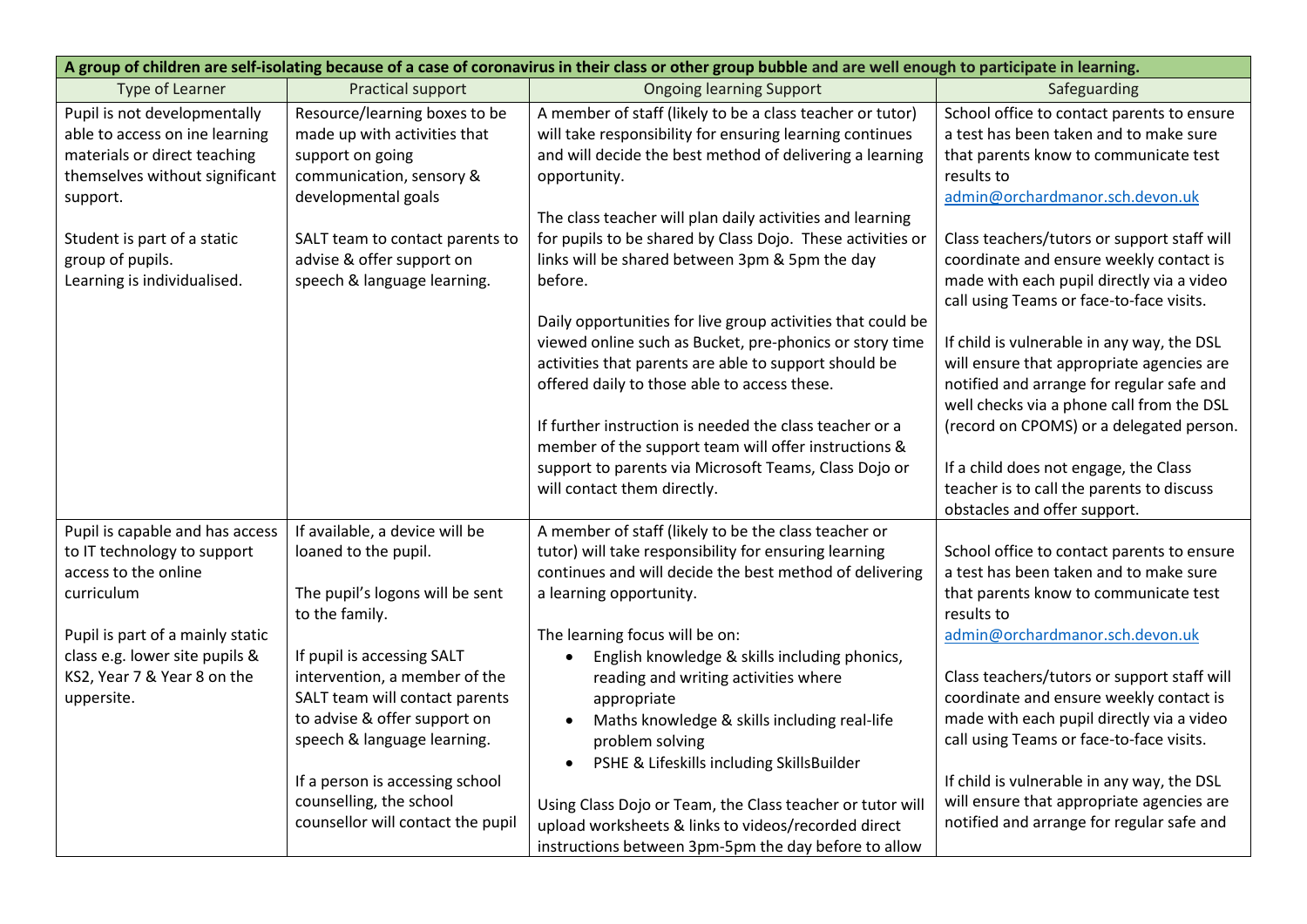|                                    | to offer a telephone or video      | parents to see the learning materials & timings prior to                                                                                                                                                                                                                                                                                                                                                                                                                                                                                                                                                                                                                                                                                                                                                                         | well checks via a phone call from the DSL                                                                          |
|------------------------------------|------------------------------------|----------------------------------------------------------------------------------------------------------------------------------------------------------------------------------------------------------------------------------------------------------------------------------------------------------------------------------------------------------------------------------------------------------------------------------------------------------------------------------------------------------------------------------------------------------------------------------------------------------------------------------------------------------------------------------------------------------------------------------------------------------------------------------------------------------------------------------|--------------------------------------------------------------------------------------------------------------------|
|                                    | consultation.                      | supporting their child.                                                                                                                                                                                                                                                                                                                                                                                                                                                                                                                                                                                                                                                                                                                                                                                                          | (record on CPOMS) or a delegated person.                                                                           |
|                                    |                                    | If teaching input is required for lessons, the teacher can<br>either provide the teaching material they're using<br>through PowerPoint or similar or video instructions. If<br>students are using Power Maths staff may share the<br>teaching video for the unit to support parents. Teachers<br>may direct parents to a relevant online learning<br>platform such as Oak National or White Rose for a<br>taught session or teachers may decide they will utilise<br>Microsoft Teams to teach the isolated learners by<br>recording their live lesson at the same time as teaching<br>the rest of their class, if the technology is available.<br>Only the Class teacher and modelling area will be<br>viewable on screen. The pupils will then be able to<br>access the recorded session to ensure they don't miss<br>learning. | If a child does not engage, the Class<br>teacher is to call the parents to discuss<br>obstacles and offer support. |
|                                    |                                    | Non-core lessons and resources will be uploaded to<br>Class Dojo or Microsoft Teams or emailed to parents as                                                                                                                                                                                                                                                                                                                                                                                                                                                                                                                                                                                                                                                                                                                     |                                                                                                                    |
|                                    |                                    | appropriate.                                                                                                                                                                                                                                                                                                                                                                                                                                                                                                                                                                                                                                                                                                                                                                                                                     |                                                                                                                    |
| Pupil is capable and has access    | If available, a device will be     | A member of staff (likely to be a class teacher or tutor)                                                                                                                                                                                                                                                                                                                                                                                                                                                                                                                                                                                                                                                                                                                                                                        |                                                                                                                    |
| to IT technology to support        | leant to pupil.                    | will take responsibility for ensuring learning continues.                                                                                                                                                                                                                                                                                                                                                                                                                                                                                                                                                                                                                                                                                                                                                                        | School office to contact parents to ensure                                                                         |
| access to the online<br>curriculum | The pupil's logins will be sent to | The class tutor will be the main point of contact and will<br>liaise with other teachers to coordinate learning.                                                                                                                                                                                                                                                                                                                                                                                                                                                                                                                                                                                                                                                                                                                 | a test has been taken and to make sure<br>that parents know to communicate test                                    |
|                                    | the family.                        | Individual subject teachers will decide the best method                                                                                                                                                                                                                                                                                                                                                                                                                                                                                                                                                                                                                                                                                                                                                                          | results to                                                                                                         |
| The pupil is in years $-9-11$ & is |                                    | of delivering a learning opportunity.                                                                                                                                                                                                                                                                                                                                                                                                                                                                                                                                                                                                                                                                                                                                                                                            | admin@orchardmanor.sch.devon.uk                                                                                    |
| studying accredited                | If pupils are accessing additional |                                                                                                                                                                                                                                                                                                                                                                                                                                                                                                                                                                                                                                                                                                                                                                                                                                  |                                                                                                                    |
| qualifications such as GCSEs       | maths or English intervention      | As close to a 'normal' timetable for the week will be                                                                                                                                                                                                                                                                                                                                                                                                                                                                                                                                                                                                                                                                                                                                                                            | Class teachers/tutors or support staff will                                                                        |
|                                    | then this will be continued to be  | provided with timings for live lessons or support clinics                                                                                                                                                                                                                                                                                                                                                                                                                                                                                                                                                                                                                                                                                                                                                                        | coordinate and ensure weekly contact is                                                                            |
|                                    | offered via Microsoft Teams.       | so parents can support the planning of their child's<br>week.                                                                                                                                                                                                                                                                                                                                                                                                                                                                                                                                                                                                                                                                                                                                                                    | made with each pupil directly via a video<br>call using Microsoft Teams or face-to-face                            |
|                                    | If pupil is accessing SALT         |                                                                                                                                                                                                                                                                                                                                                                                                                                                                                                                                                                                                                                                                                                                                                                                                                                  | visits.                                                                                                            |
|                                    | intervention, a member of the      | The learning focus will be on:                                                                                                                                                                                                                                                                                                                                                                                                                                                                                                                                                                                                                                                                                                                                                                                                   |                                                                                                                    |
|                                    | SALT team will contact parents     |                                                                                                                                                                                                                                                                                                                                                                                                                                                                                                                                                                                                                                                                                                                                                                                                                                  | If child is vulnerable in any way, the DSL                                                                         |
|                                    |                                    |                                                                                                                                                                                                                                                                                                                                                                                                                                                                                                                                                                                                                                                                                                                                                                                                                                  | will ensure that appropriate agencies are                                                                          |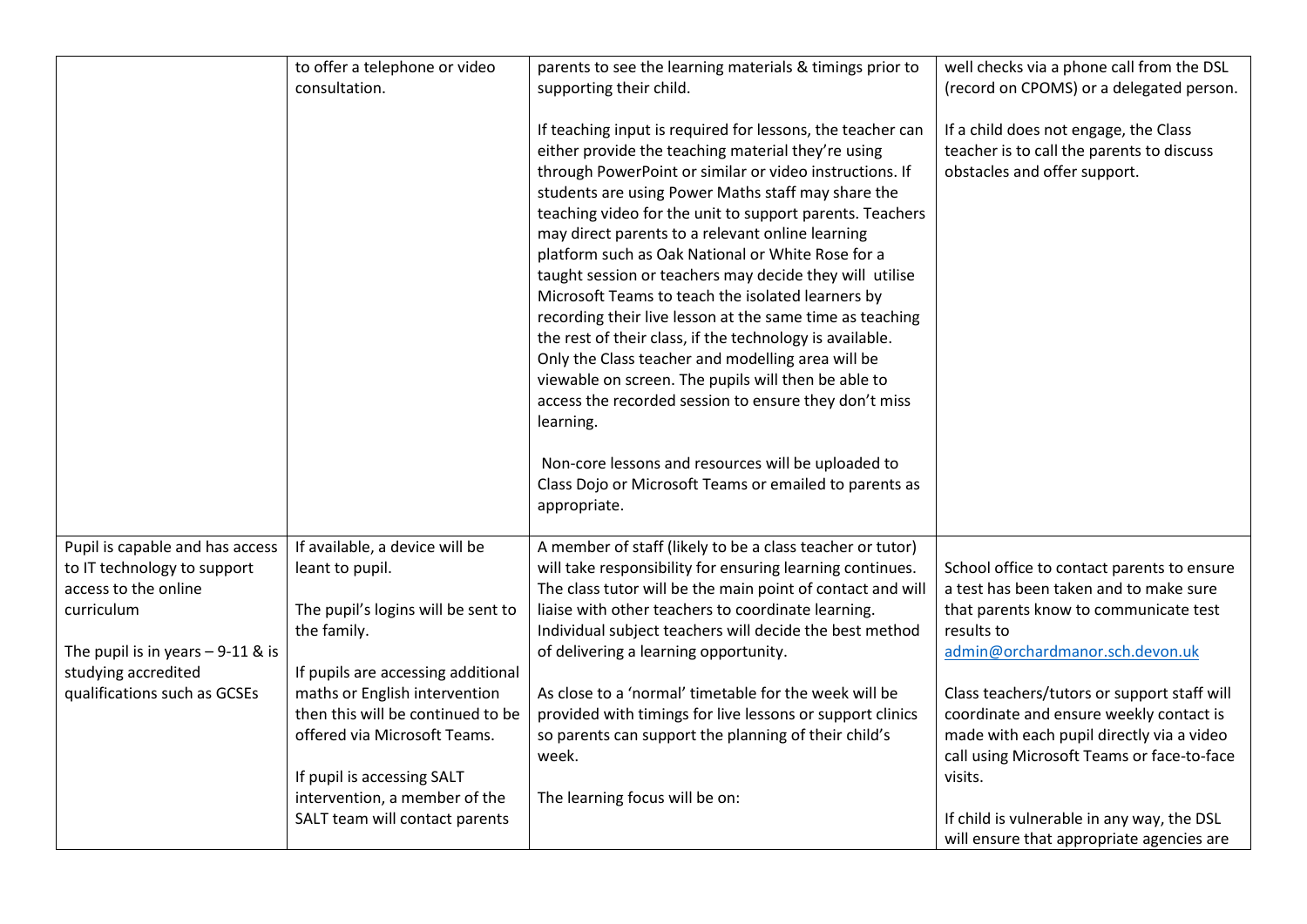|                            | to advise & offer support on<br>speech & language learning.<br>If a person is accessing school<br>counselling, the school<br>councillor will contact the pupil<br>to offer a telephone<br>consultation. | English knowledge & skills including phonics,<br>reading and writing activities where<br>appropriate (English Teacher)<br>Maths knowledge & skills including real life<br>problem solving (Maths teacher to provide)<br>Science knowledge and skills<br>Life skills including skills builder (Class Tutor)<br>Accredited subjects to continue as best as<br>possible so homework, live group lessons &<br>resources will be provided.<br>Using Microsoft Teams or direct email, the tutor will<br>coordinate learning with the young persons' subject<br>teachers. Pupils will receive information about their<br>tasks between 3pm-5pm the day before to allow<br>parents to see the learning materials prior to<br>supporting their child. Teachers will decide what<br>materials are most appropriate for the individual child.<br>If teaching input is required for lessons, the teacher can<br>either provide the teaching material they're using<br>through PowerPoint or similar or video instructions. If<br>students are using Power Maths staff may share the<br>teaching video for the unit to support parents. Teachers<br>may direct parents to a relevant online learning<br>platform such as Oak National or White Rose for a<br>taught session or teachers may decide they will utilise<br>Microsoft Teams to teach the isolated learners by<br>recording their live lesson at the same time as teaching | notified and arrange for regular safe and<br>well checks via a phone call from the DSL<br>(record on CPOMS) or a delegated person.<br>If a child does not engage, the Class<br>teacher is to call the parents to discuss<br>obstacles and offer support.<br>Subject teachers will contact families and<br>young people upon request. |
|----------------------------|---------------------------------------------------------------------------------------------------------------------------------------------------------------------------------------------------------|--------------------------------------------------------------------------------------------------------------------------------------------------------------------------------------------------------------------------------------------------------------------------------------------------------------------------------------------------------------------------------------------------------------------------------------------------------------------------------------------------------------------------------------------------------------------------------------------------------------------------------------------------------------------------------------------------------------------------------------------------------------------------------------------------------------------------------------------------------------------------------------------------------------------------------------------------------------------------------------------------------------------------------------------------------------------------------------------------------------------------------------------------------------------------------------------------------------------------------------------------------------------------------------------------------------------------------------------------------------------------------------------------------------------------|--------------------------------------------------------------------------------------------------------------------------------------------------------------------------------------------------------------------------------------------------------------------------------------------------------------------------------------|
|                            |                                                                                                                                                                                                         | the rest of their class, if the technology is available.<br>Only the Class teacher and modelling area will be<br>viewable on screen. The pupils will then be able to<br>access the recorded session to ensure they don't miss                                                                                                                                                                                                                                                                                                                                                                                                                                                                                                                                                                                                                                                                                                                                                                                                                                                                                                                                                                                                                                                                                                                                                                                            |                                                                                                                                                                                                                                                                                                                                      |
| Pupil is attending Post 16 | If available, a device will be                                                                                                                                                                          | learning.<br>A member of staff (likely to be a class teacher or tutor)                                                                                                                                                                                                                                                                                                                                                                                                                                                                                                                                                                                                                                                                                                                                                                                                                                                                                                                                                                                                                                                                                                                                                                                                                                                                                                                                                   | School office to contact parents to ensure                                                                                                                                                                                                                                                                                           |
|                            | leant to pupils.                                                                                                                                                                                        | will take responsibility for ensuring learning continues.<br>The class tutor will be the main point of contact and will                                                                                                                                                                                                                                                                                                                                                                                                                                                                                                                                                                                                                                                                                                                                                                                                                                                                                                                                                                                                                                                                                                                                                                                                                                                                                                  | a test has been taken and to make sure<br>that parents know to communicate test                                                                                                                                                                                                                                                      |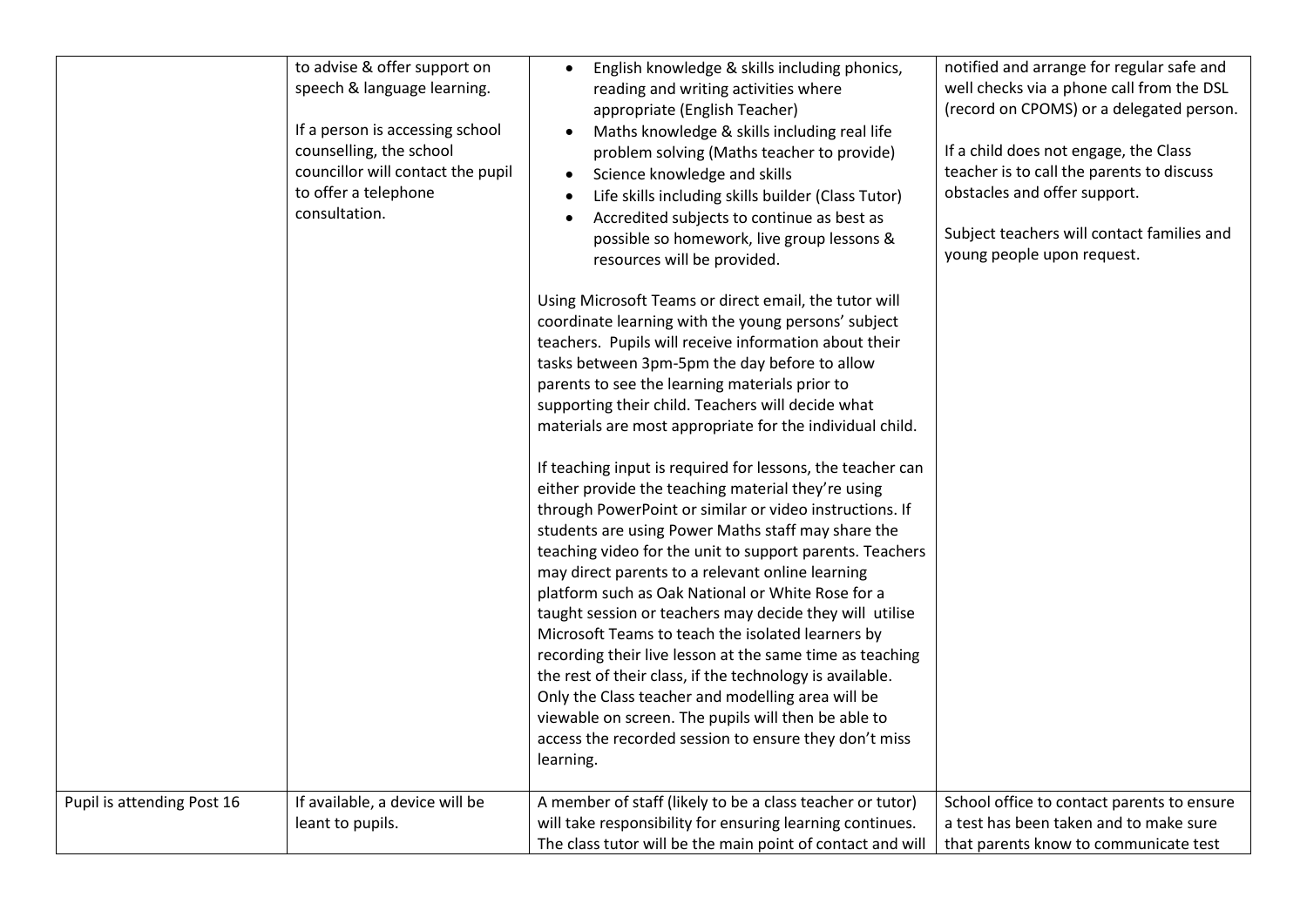| The pupil's logins will be sent to<br>the family.<br>If technology or the ability to<br>use IT is a barrier then,<br>resource/learning boxes to be<br>made up with activities that<br>support on going<br>communication, sensory &<br>developmental goals.<br>If pupils are accessing additional<br>maths or English intervention<br>then this will be continued to be<br>offered via TEAMS.<br>If pupils are accessing additional<br>maths or English intervention<br>then this will be continued to be<br>offered via TEAMS.<br>If pupil is accessing SALT<br>intervention, a member of the<br>SALT team will contact parents<br>to advise & offer support on<br>speech & language learning.<br>If a young person is accessing<br>school counselling, the school<br>counsellor will contact the pupil<br>to offer a telephone<br>consultation. | liaise with other teachers to coordinate learning.<br>Individual subject teachers will decide the best method<br>of delivering a learning opportunity.<br>The learning focus will be on:<br>English knowledge & skills including phonics,<br>reading and writing activities where<br>appropriate<br>- this may be embedded in lifeskills-based<br>activities<br>Maths knowledge & skills including real life<br>problem solving - this may be embedded in<br>lifeskills-based activities<br>Lifeskills including SkillsBuilder (Class Tutor)<br>$\bullet$<br>If teaching input is required for lessons, the teacher can<br>either provide the teaching material they're using<br>through PowerPoint or similar or video instructions. If<br>students are using Power Maths staff may share the<br>teaching video for the unit to support parents. Teachers<br>may direct parents to a relevant online learning<br>platform such as Oak National or White Rose for a<br>taught session or teachers may decide they will utilise<br>Microsoft Teams to teach the isolated learners by<br>recording their live lesson at the same time as teaching<br>the rest of their class, if the technology is available.<br>Only the Class teacher and modelling area will be<br>viewable on screen. The pupils will then be able to<br>access the recorded session to ensure they don't miss<br>learning.<br>Non-core lessons and resources will be uploaded to<br>Microsoft Teams, emailed or delivered to parents as | results to<br>admin@orchardmanor.sch.devon.uk<br>Class teachers/tutors or support staff will<br>coordinate and ensure weekly contact is<br>made with each pupil directly via TEAMS,<br>a video call or face to face visits.<br>If child is vulnerable in any way, the DSL<br>will ensure that appropriate agencies are<br>notified and arrange for regular safe and<br>well checks via a phone call from the DSL<br>(record on CPOMS) or a delegated person.<br>If a child does not engage, a member of<br>the Post 16 team will contact parents to<br>discuss obstacles and offer support and<br>guidance. |
|--------------------------------------------------------------------------------------------------------------------------------------------------------------------------------------------------------------------------------------------------------------------------------------------------------------------------------------------------------------------------------------------------------------------------------------------------------------------------------------------------------------------------------------------------------------------------------------------------------------------------------------------------------------------------------------------------------------------------------------------------------------------------------------------------------------------------------------------------|------------------------------------------------------------------------------------------------------------------------------------------------------------------------------------------------------------------------------------------------------------------------------------------------------------------------------------------------------------------------------------------------------------------------------------------------------------------------------------------------------------------------------------------------------------------------------------------------------------------------------------------------------------------------------------------------------------------------------------------------------------------------------------------------------------------------------------------------------------------------------------------------------------------------------------------------------------------------------------------------------------------------------------------------------------------------------------------------------------------------------------------------------------------------------------------------------------------------------------------------------------------------------------------------------------------------------------------------------------------------------------------------------------------------------------------------------------------------------------------------------------|-------------------------------------------------------------------------------------------------------------------------------------------------------------------------------------------------------------------------------------------------------------------------------------------------------------------------------------------------------------------------------------------------------------------------------------------------------------------------------------------------------------------------------------------------------------------------------------------------------------|
|                                                                                                                                                                                                                                                                                                                                                                                                                                                                                                                                                                                                                                                                                                                                                                                                                                                  | appropriate.                                                                                                                                                                                                                                                                                                                                                                                                                                                                                                                                                                                                                                                                                                                                                                                                                                                                                                                                                                                                                                                                                                                                                                                                                                                                                                                                                                                                                                                                                               |                                                                                                                                                                                                                                                                                                                                                                                                                                                                                                                                                                                                             |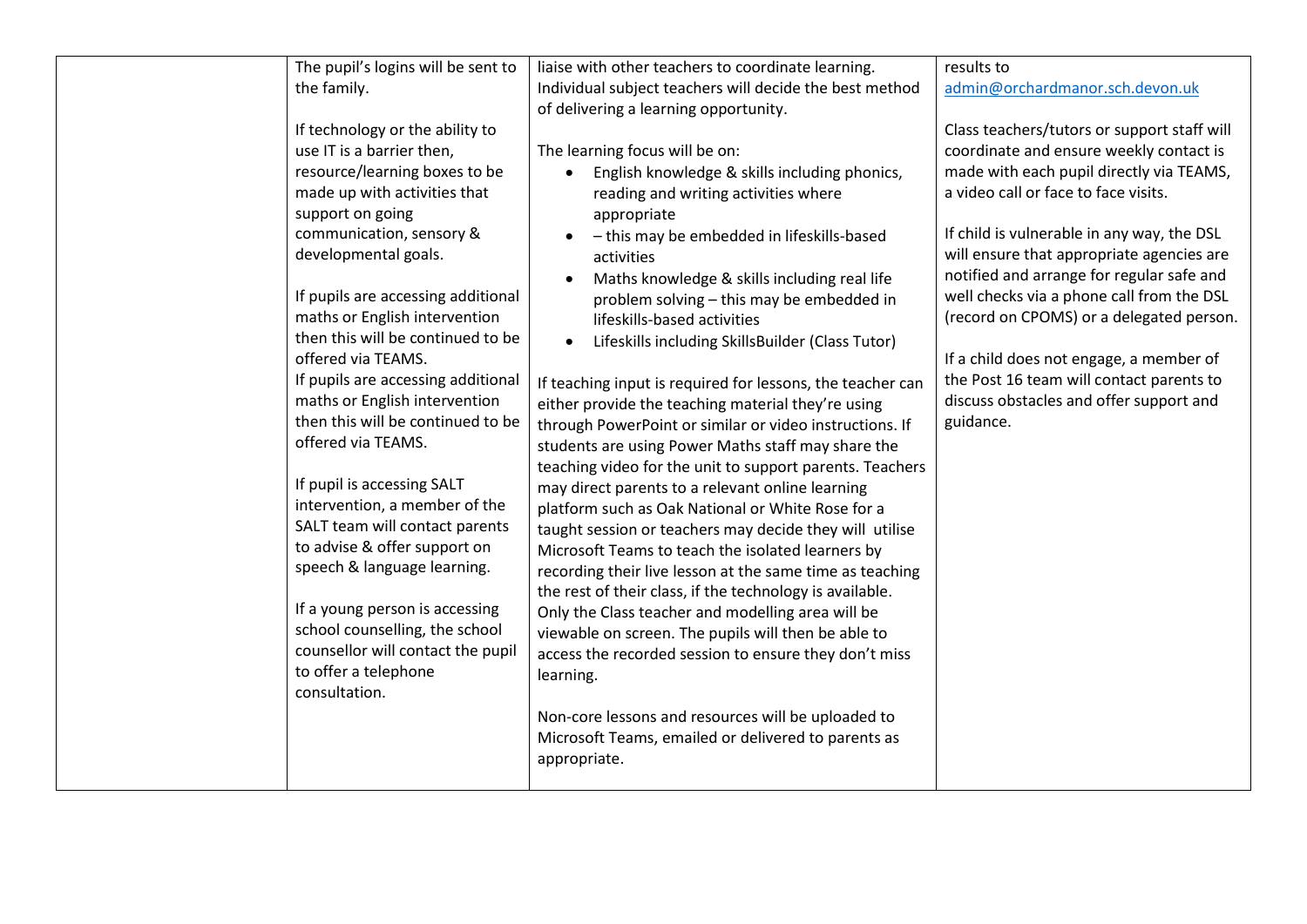# **The whole school is required to partially close because a high amount of staff are ill or isolating & they cannot be replaced with other staff or cover.**

| Type of Learner                 | Practical support                  | <b>Ongoing learning Support</b>                                   | Safeguarding                            |
|---------------------------------|------------------------------------|-------------------------------------------------------------------|-----------------------------------------|
| Pupil is not developmentally    | Resource/learning boxes to be      | All pupils will be offered two days a week in-school teaching     | School office to contact parents to     |
| able to access online learning  | made up with activities that       | if possible. Pupils and families will be provided with online     | ensure a test has been taken and to     |
| materials or direct teaching    | support on going                   | and practical resources for the rest of the week.                 | make sure that parents know to          |
| themselves without significant  | communication, sensory &           |                                                                   | communicate test results to             |
| support.                        | developmental goals                | A member of staff (likely to be a class teacher or tutor) will    | admin@orchardmanor.sch.devon.uk         |
|                                 |                                    | take responsibility for ensuring learning continues and will      |                                         |
| Student is part of a static     | SALT team to contact parents to    | decide the best method of delivering a learning opportunity.      | Class teachers/tutors or support        |
| group of pupils                 | advise & offer support on          |                                                                   | staff will coordinate and ensure        |
|                                 | speech & language learning.        | The class teacher will plan daily activities and learning for     | weekly contact is made with each        |
| Learning is individualised.     |                                    | pupils to be shared by class dojo. These activities or links will | pupil directly via Microsoft Teams, a   |
|                                 |                                    | be shared between 3pm & 5pm the day before.                       | video call or face to face visits. This |
|                                 |                                    |                                                                   | will be recorded on SIMS.               |
|                                 |                                    | Daily opportunities for live group activities that could be       |                                         |
|                                 |                                    | viewed online such as bucket or pre phonics that parents are      | If child is vulnerable in any way, the  |
|                                 |                                    | able to support such as bucket or story time should be offered    | DSL will ensure that appropriate        |
|                                 |                                    | daily to those able to access these.                              | agencies are notified and arrange       |
|                                 |                                    |                                                                   | for regular safe and well checks via a  |
|                                 |                                    | If further instruction is needed the class teacher or a member    | phone call from the DSL (record on      |
|                                 |                                    | of the support team will offer instructions & support to          | CPOMS) or a delegated person.           |
|                                 |                                    | parents via Microsoft Teams, Class Dojo or will contact them      |                                         |
|                                 |                                    | directly.                                                         | Some pupils may be identified as        |
|                                 |                                    |                                                                   | needing increased in school time        |
|                                 |                                    |                                                                   | and will access an enhanced             |
|                                 |                                    |                                                                   | provision with a member of staff.       |
|                                 |                                    |                                                                   |                                         |
|                                 |                                    |                                                                   | If a child does not engage, the Class   |
|                                 |                                    |                                                                   | teacher is to call the parents to       |
|                                 |                                    |                                                                   | discuss obstacles and offer support.    |
|                                 |                                    |                                                                   |                                         |
| Pupil is capable and has access | If available, a device will be     | All pupils will be offered two days a week in school teaching     | If a pupil shows symptoms or            |
| to IT technology to support     | leant to pupil.                    | following as near normal timetable as possible. Pupils and        | members of their household              |
| access to the online            |                                    | families will be provided with online activities, outreach and    | develop symptoms, then families         |
| curriculum                      | The pupil's logins will be sent to | practical resources for the rest of the week as appropriate to    | should follow guidance. School          |
|                                 | the family.                        | individual need.                                                  | office to contact parents to ensure a   |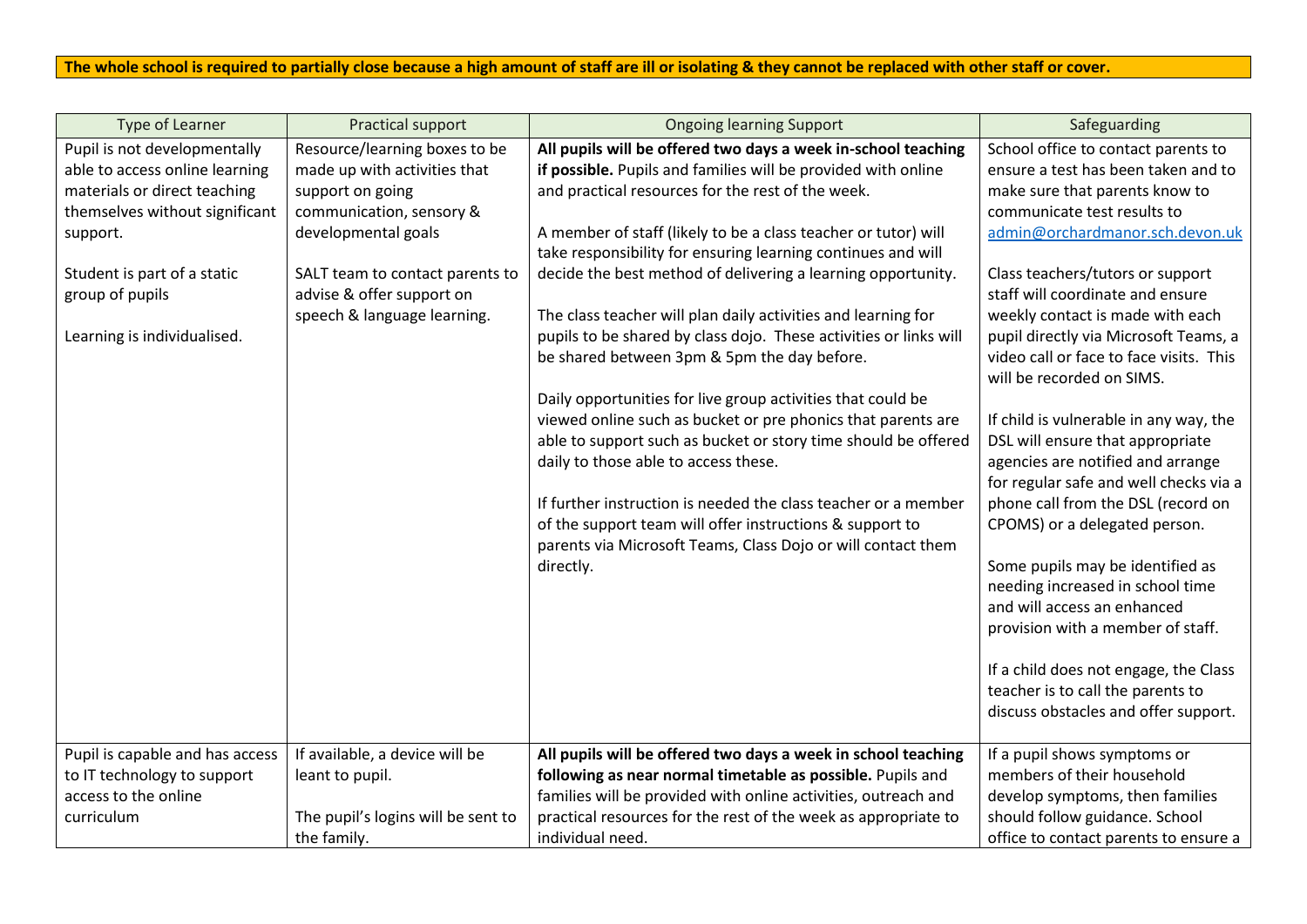| Pupil is part of a mainly static |                                   |                                                                     | test has been taken and to make        |
|----------------------------------|-----------------------------------|---------------------------------------------------------------------|----------------------------------------|
| class e.g. KS1, KS2 & Years 7 &  | If pupil is accessing SALT        | A member of staff (likely to be a class teacher or tutor) will      | sure that parents know to              |
| 8 on the upper site.             | intervention, a member of the     | take responsibility for ensuring learning continues and will        | communicate test results to            |
|                                  | SALT team will contact parents    | decide the best method of delivering a learning opportunity.        | admin@orchardmanor.sch.devon.uk        |
|                                  | to advise & offer support on      |                                                                     |                                        |
|                                  | speech & language learning.       | The learning focus will be on:                                      | Class teachers/tutors or support       |
|                                  |                                   | • English knowledge & skills including phonics, reading             | staff will coordinate and ensure       |
|                                  | If a person is accessing school   | and writing activities where appropriate                            | weekly contact is made with each       |
|                                  | counselling, the school           | Maths knowledge & skills including real-life problem                | pupil directly via TEAMS, a video call |
|                                  | councillor will contact the pupil | solving                                                             | or face to face visits.                |
|                                  | to offer a telephone              | PSHE & Lifeskills including SkillsBuilder<br>$\bullet$              |                                        |
|                                  | consultation.                     |                                                                     | If child is vulnerable in any way, the |
|                                  |                                   | Using Class Dojo or Team, the Class teacher or tutor will           | DSL will ensure that appropriate       |
|                                  |                                   | upload worksheets & links to videos/recorded direct                 | agencies are notified and arrange      |
|                                  |                                   | instructions between 3pm-5pm the day before to allow                | for regular safe and well checks via a |
|                                  |                                   | parents to see the learning materials & timings prior to            | phone call from the DSL (record on     |
|                                  |                                   | supporting their child.                                             | CPOMS) or a delegated person.          |
|                                  |                                   |                                                                     |                                        |
|                                  |                                   | If teaching input is required for lessons, the teacher can either   | Some pupils may be identified as       |
|                                  |                                   | provide the teaching material they're using through                 | needing increased in school time       |
|                                  |                                   | PowerPoint or similar or video instructions. If students are        | and will access an enhanced            |
|                                  |                                   | using Power Maths staff may share the teaching video for the        | provision with a member of staff.      |
|                                  |                                   | unit to support parents. Teachers may direct parents to a           |                                        |
|                                  |                                   | relevant online learning platform such as Oak National or           | If a child does not engage, the Class  |
|                                  |                                   | White Rose for a taught session or teachers may decide they         | teacher is to call the parents to      |
|                                  |                                   | will utilise Microsoft Teams to teach the isolated learners by      | discuss obstacles and offer support.   |
|                                  |                                   | recording their live lesson at the same time as teaching the        |                                        |
|                                  |                                   | rest of their class, if the technology is available. Only the Class |                                        |
|                                  |                                   | teacher and modelling area will be viewable on screen. The          |                                        |
|                                  |                                   | pupils will then be able to access the recorded session to          |                                        |
|                                  |                                   | ensure they don't miss learning.                                    |                                        |
|                                  |                                   |                                                                     |                                        |
|                                  |                                   | Non-core lessons and resources will be uploaded to Class Dojo       |                                        |
|                                  |                                   | or TEAMs or emailed to parents as appropriate.                      |                                        |
|                                  |                                   |                                                                     |                                        |
| Pupil is capable and has access  | If available, a device will be    | All pupils will be offered two days a week in school teaching       | School office to contact parents to    |
| to IT technology to support      | leant to pupil.                   | following as near normal timetable as possible. Pupils and          | ensure a test has been taken and to    |
|                                  |                                   | families will be provided with online activities, outreach and      | make sure that parents know to         |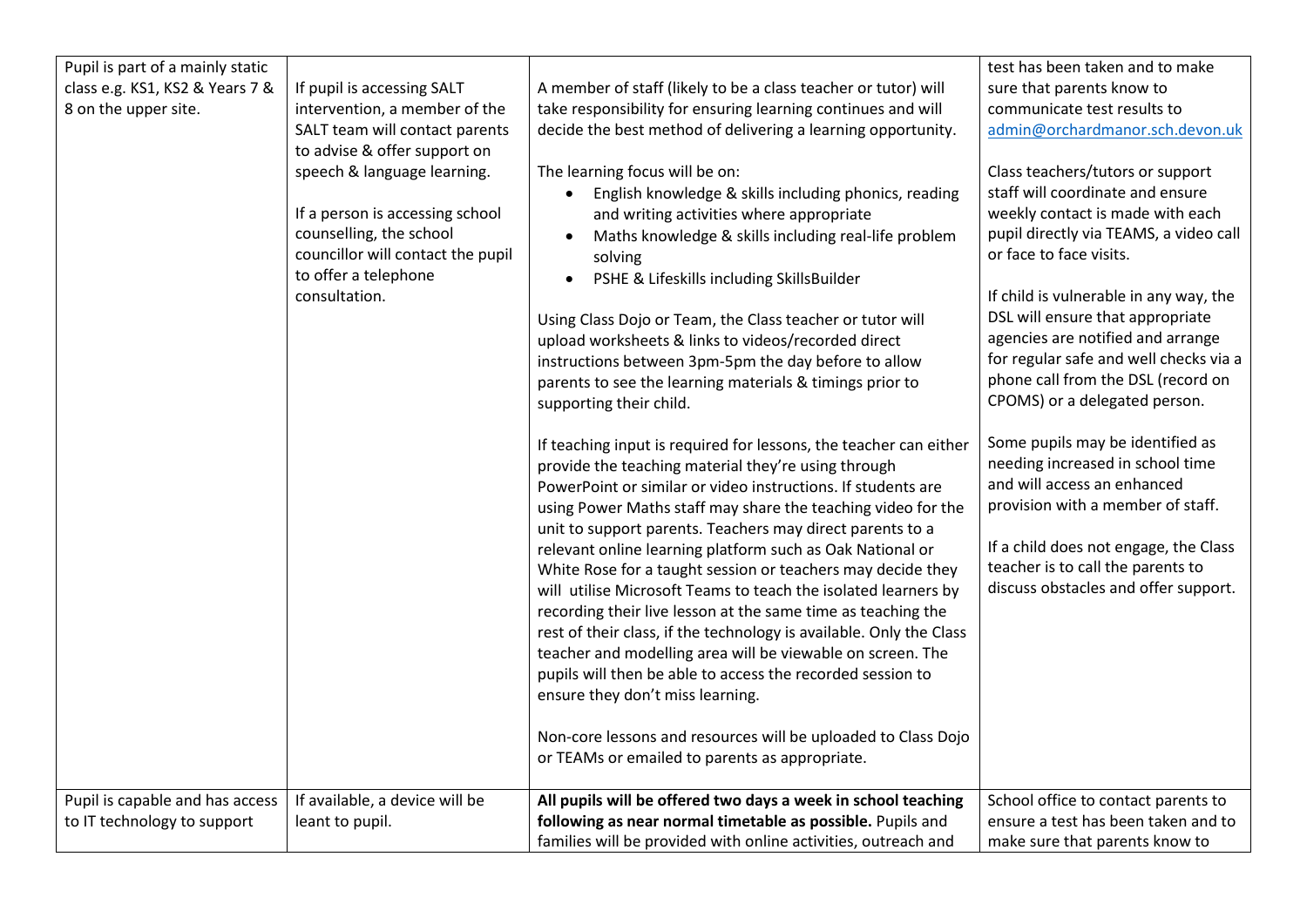| access to the online                                                                      |                                                                                                                                                                                                                                                                                                                                                                                                                                            |                                                                                                                                                                                                                                                                                                                                                                                                                                                                                                                                                                                                                                                                                                                                                                                                                                                                                                                                                                                                                                                                                                                                                                                                                                                                                                                                                                                                                                                                                                                                                                                                                                                                                     | communicate test results to                                                                                                                                                                                                                                                                                                                                                                                                                                                                                                                                                                                                                                                                                                                                        |
|-------------------------------------------------------------------------------------------|--------------------------------------------------------------------------------------------------------------------------------------------------------------------------------------------------------------------------------------------------------------------------------------------------------------------------------------------------------------------------------------------------------------------------------------------|-------------------------------------------------------------------------------------------------------------------------------------------------------------------------------------------------------------------------------------------------------------------------------------------------------------------------------------------------------------------------------------------------------------------------------------------------------------------------------------------------------------------------------------------------------------------------------------------------------------------------------------------------------------------------------------------------------------------------------------------------------------------------------------------------------------------------------------------------------------------------------------------------------------------------------------------------------------------------------------------------------------------------------------------------------------------------------------------------------------------------------------------------------------------------------------------------------------------------------------------------------------------------------------------------------------------------------------------------------------------------------------------------------------------------------------------------------------------------------------------------------------------------------------------------------------------------------------------------------------------------------------------------------------------------------------|--------------------------------------------------------------------------------------------------------------------------------------------------------------------------------------------------------------------------------------------------------------------------------------------------------------------------------------------------------------------------------------------------------------------------------------------------------------------------------------------------------------------------------------------------------------------------------------------------------------------------------------------------------------------------------------------------------------------------------------------------------------------|
|                                                                                           | The pupil's logins will be sent to                                                                                                                                                                                                                                                                                                                                                                                                         | practical resources for the rest of the week as appropriate to                                                                                                                                                                                                                                                                                                                                                                                                                                                                                                                                                                                                                                                                                                                                                                                                                                                                                                                                                                                                                                                                                                                                                                                                                                                                                                                                                                                                                                                                                                                                                                                                                      |                                                                                                                                                                                                                                                                                                                                                                                                                                                                                                                                                                                                                                                                                                                                                                    |
| curriculum                                                                                | the family.                                                                                                                                                                                                                                                                                                                                                                                                                                | individual need.                                                                                                                                                                                                                                                                                                                                                                                                                                                                                                                                                                                                                                                                                                                                                                                                                                                                                                                                                                                                                                                                                                                                                                                                                                                                                                                                                                                                                                                                                                                                                                                                                                                                    | admin@orchardmanor.sch.devon.uk                                                                                                                                                                                                                                                                                                                                                                                                                                                                                                                                                                                                                                                                                                                                    |
| The pupil is in years $-9-11$ & is<br>studying accredited<br>qualifications such as GCSEs | If pupils are accessing additional<br>maths or English intervention<br>then this will be continued to be<br>offered via TEAMS.<br>If pupil is accessing SALT<br>intervention, a member of the<br>SALT team will contact parents<br>to advise & offer support on<br>speech & language learning.<br>If a person is accessing school<br>counselling, the school<br>councillor will contact the pupil<br>to offer a telephone<br>consultation. | A member of staff (likely to be a class teacher or tutor) will<br>take responsibility for ensuring learning continues. The class<br>tutor will be the main point of contact and will liaise with<br>other teachers to coordinate learning. Individual subject<br>teachers will decide the best method of delivering a learning<br>opportunity.<br>As close to a 'normal' timetable for the week will be provided<br>with timings for live lessons or support clinics so parents can<br>support the planning of their child's week.<br>The learning focus will be on:<br>English knowledge & skills including phonics, reading<br>$\bullet$<br>and writing activities where appropriate (English<br>Teacher)<br>Maths knowledge & skills including real life problem<br>$\bullet$<br>solving (Maths teacher to provide)<br>Science knowledge and skills<br>Life skills including skills builder (Class Tutor)<br>Accredited subjects to continue as best as possible so<br>homework, live group lessons & resources will be<br>provided.<br>Using Teams or direct email, the tutor will coordinate learning<br>with the young persons' subject teachers. Pupils will receive<br>information about their tasks between 3pm-5pm the day<br>before to allow parents to see the learning materials prior to<br>supporting their child. Teachers will decide what materials are<br>most appropriate for the individual child.<br>If teaching input is required for lessons, the teacher can either<br>provide the teaching material they're using through<br>PowerPoint or similar or video instructions. If students are<br>using Power Maths staff may share the teaching video for the | Class teachers/tutors or support<br>staff will coordinate and ensure<br>weekly contact is made with each<br>pupil directly via TEAMS, a video call<br>or face to face visits.<br>If child is vulnerable in any way, the<br>DSL will ensure that appropriate<br>agencies are notified and arrange<br>for regular safe and well checks via a<br>phone call from the DSL (record on<br>CPOMS) or a delegated person.<br>Some pupils may be identified as<br>needing increased in school time<br>and will access an enhanced<br>provision with a member of staff.<br>If a child does not engage, the Class<br>teacher is to call the parents to<br>discuss obstacles and offer support.<br>Subject teachers will contact<br>families and young people upon<br>request. |
|                                                                                           |                                                                                                                                                                                                                                                                                                                                                                                                                                            | unit to support parents. Teachers may direct parents to a                                                                                                                                                                                                                                                                                                                                                                                                                                                                                                                                                                                                                                                                                                                                                                                                                                                                                                                                                                                                                                                                                                                                                                                                                                                                                                                                                                                                                                                                                                                                                                                                                           |                                                                                                                                                                                                                                                                                                                                                                                                                                                                                                                                                                                                                                                                                                                                                                    |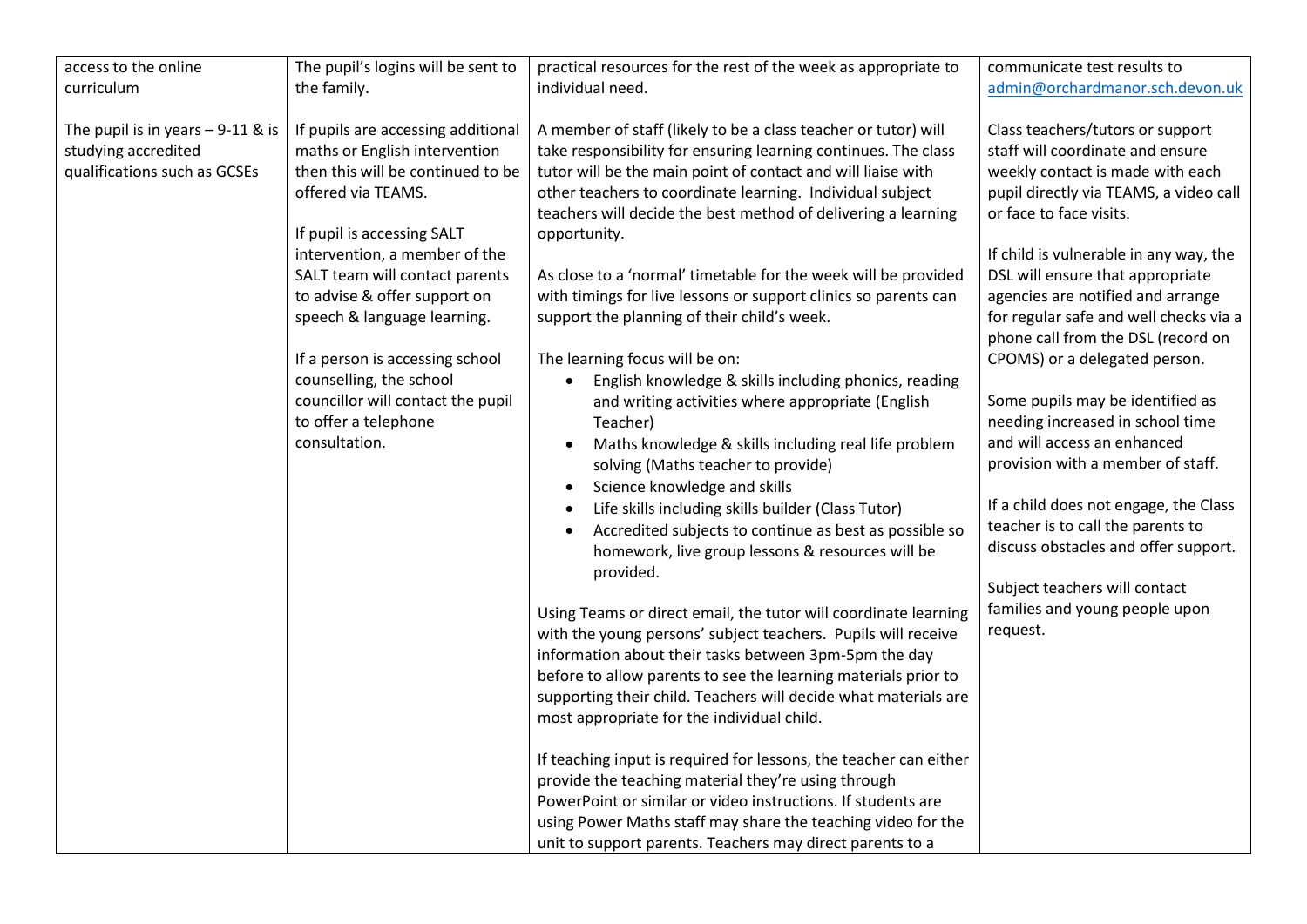|                            |                                                                                                                                                                                                                                                                  | relevant online learning platform such as Oak National or<br>White Rose for a taught session or teachers may decide they<br>will utilise Microsoft Teams to teach the isolated learners by<br>recording their live lesson at the same time as teaching the<br>rest of their class, if the technology is available. Only the Class<br>teacher and modelling area will be viewable on screen. The<br>pupils will then be able to access the recorded session to<br>ensure they don't miss learning. |                                                                                                                                                                                                                                                                                               |
|----------------------------|------------------------------------------------------------------------------------------------------------------------------------------------------------------------------------------------------------------------------------------------------------------|---------------------------------------------------------------------------------------------------------------------------------------------------------------------------------------------------------------------------------------------------------------------------------------------------------------------------------------------------------------------------------------------------------------------------------------------------------------------------------------------------|-----------------------------------------------------------------------------------------------------------------------------------------------------------------------------------------------------------------------------------------------------------------------------------------------|
| Pupil is attending Post 16 | If available, a device will be<br>leant to pupils.<br>The pupil's logins will be sent to<br>the family.                                                                                                                                                          | All pupils will be offered two days a week in school teaching<br>following as near normal timetable as possible. Pupils and<br>families will be provided with online activities, outreach and<br>practical resources for the rest of the week as appropriate to<br>individual need.                                                                                                                                                                                                               | School office to contact parents to<br>ensure a test has been taken and to<br>make sure that parents know to<br>communicate test results to<br>admin@orchardmanor.sch.devon.uk                                                                                                                |
|                            | If technology or the ability to<br>use IT is a barrier then,<br>resource/learning boxes to be<br>made up with activities that<br>support on going<br>communication, sensory &<br>developmental goals.                                                            | A member of staff (likely to be a class teacher or tutor) will<br>take responsibility for ensuring learning continues. The class<br>tutor will be the main point of contact and will liaise with<br>other teachers to coordinate learning. Individual subject<br>teachers will decide the best method of delivering a learning<br>opportunity.                                                                                                                                                    | Class teachers/tutors or support<br>staff will coordinate and ensure<br>weekly contact is made with each<br>pupil directly via TEAMS, a video call<br>or face to face visits.<br>If child is vulnerable in any way, the                                                                       |
|                            | If pupils are accessing additional<br>maths or English intervention<br>then this will be continued to be<br>offered via TEAMS.<br>If pupils are accessing additional<br>maths or English intervention<br>then this will be continued to be<br>offered via TEAMS. | The learning focus will be on:<br>English knowledge & skills including phonics, reading<br>$\bullet$<br>and writing activities where appropriate-this may be<br>embedded in lifeskills-based activities<br>Maths knowledge & skills including real life problem<br>solving - this may be embedded in lifeskills-based<br>activities<br>Lifeskills including SkillsBuilder (Class Tutor)<br>$\bullet$                                                                                              | DSL will ensure that appropriate<br>agencies are notified and arrange<br>for regular safe and well checks via a<br>phone call from the DSL (record on<br>CPOMS) or a delegated person.<br>Some pupils may be identified as<br>needing increased in school time<br>and will access an enhanced |
|                            | If pupil is accessing SALT<br>intervention, a member of the<br>SALT team will contact parents<br>to advise & offer support on<br>speech & language learning.                                                                                                     | Using Teams or direct email, the tutor will coordinate learning<br>with the young person. Pupils will receive information about<br>their tasks between 3pm-5pm the day before to allow parents<br>to see the learning materials prior to supporting their child.<br>Teachers will decide what materials are most appropriate for<br>the individual child.                                                                                                                                         | provision with a member of staff.<br>If a child does not engage, a<br>member of the Post 16 team will<br>contact parents to discuss obstacles<br>and offer support and guidance.                                                                                                              |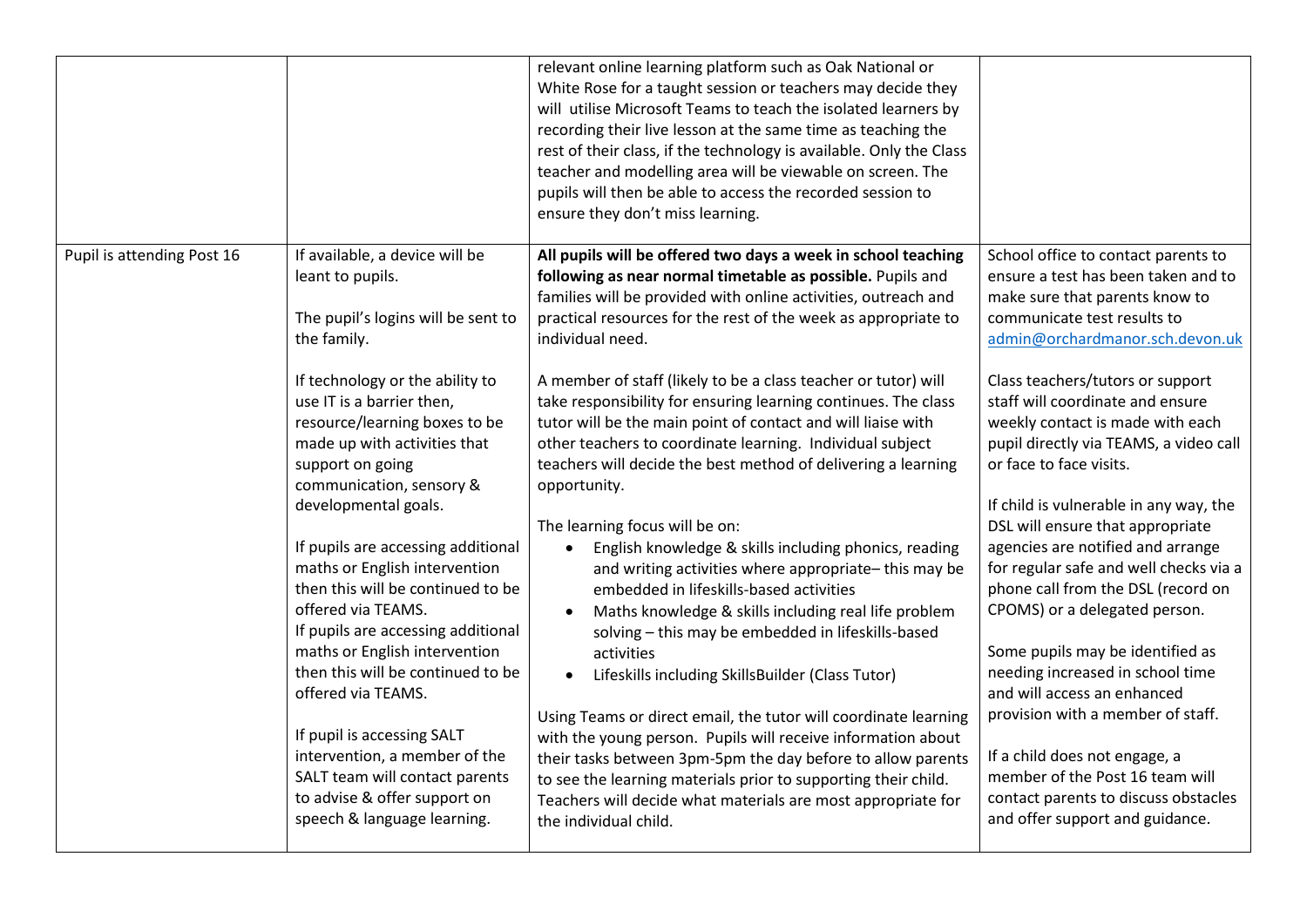| If a young person is accessing<br>school counselling, the school | Non-core lessons and resources will be uploaded to Microsoft<br>Teams, emailed or delivered to parents as appropriate. |  |
|------------------------------------------------------------------|------------------------------------------------------------------------------------------------------------------------|--|
| councillor will contact the pupil                                |                                                                                                                        |  |
| to offer a telephone                                             |                                                                                                                        |  |
| consultation.                                                    |                                                                                                                        |  |

#### **Lockdown & Blended Learning Appendix**

If there is a localised lockdown, we will return to a remote learning offer and resume our welfare checks. These will be recorded on SIMs this time. We will show you how to do this.

It would be prudent for staff to train our young people in how to access materials and resources independently wherever possible. Teachers and instructors should prepare contingency planning for this. Spend time with pupils on the expectations and resources that they will need to be successful at home. You may wish to consider how you can incorporate this into your every-day practice, uploading resources for pupils to access so they can be encouraged take charge of their own learning if they need to self-isolate.

As yet there is no government guidance about the expectations for the remote learning but we know that this position will change. We will therefore set out some expectations in anticipation, so we have time to prepare.

Here are some things to consider:

- As with any kind of learning, be clear about your expectations and the purpose of this new learning. Consider the best way of delivering this.
- Teachers should follow the curriculum as best they can with an emphasis on retrieval and practice on skills they have had some instruction on already.
- New learning needs to have clear instruction and modelling; do pupils have access to instruction via live sessions, power points or videos?
- Please take the time to prepare packs of workbooks, paper and stationery.
- Please create a timetable for yourself if you are working from home. You should build in time for planning and welfare checks. Parents need to know when you are available and when you are offline. We know that you may be also supporting your own children at home.
- Pupils who are able to, should be able to access at least one session of live contact per day. This includes phone calls, home visits, video calls and lessons.
- You will need to plan for the following: English, Maths, lifeskills and PSHE and mental wellbeing sessions.

Tutors for students who are studying with subject specialists should ensure that students are receiving appropriate work and gatekeep this. Science, maths and English specialist teachers without a tutor group should arrange live sessions with groups of pupils to maintain contact and support with learning.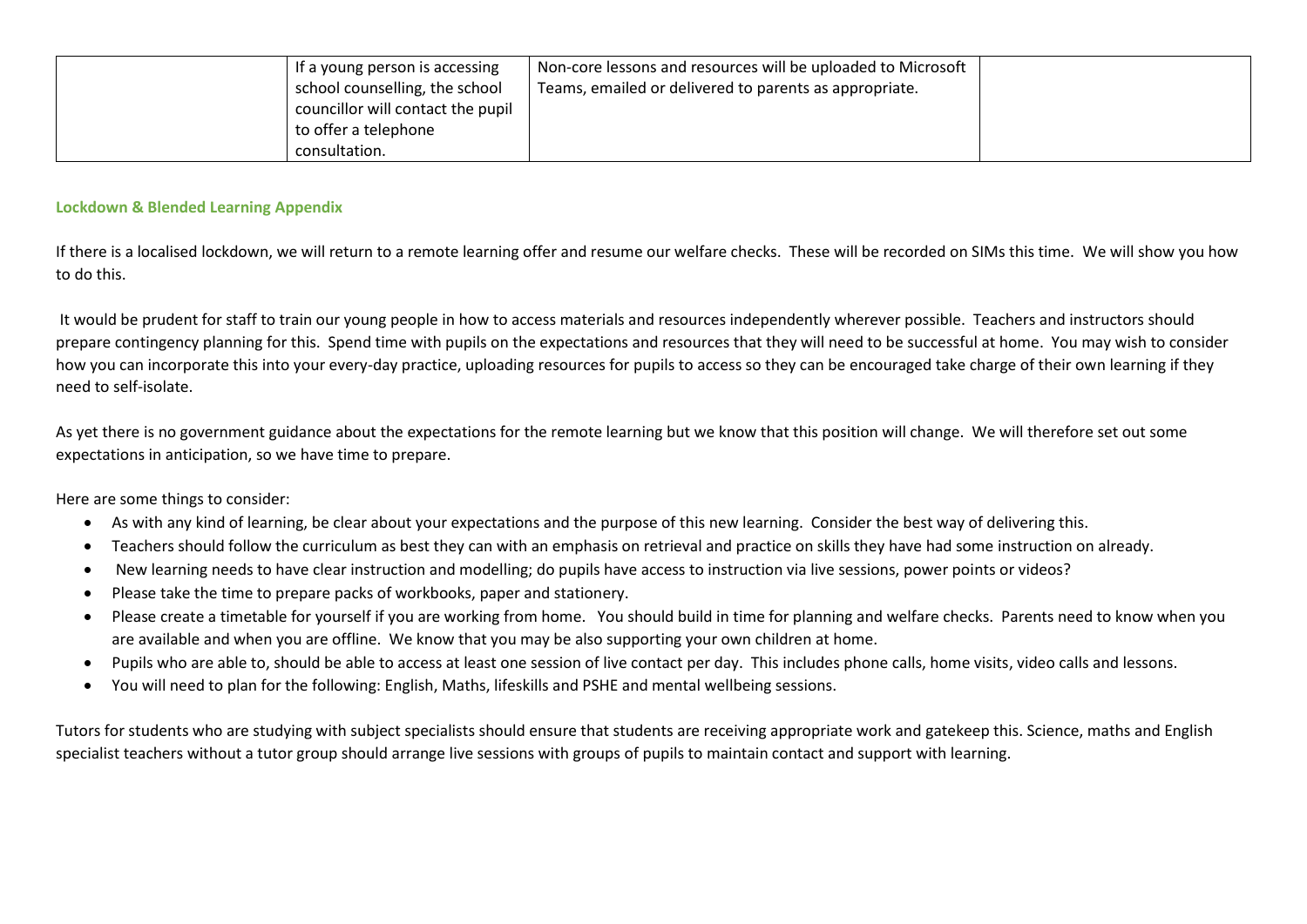# **Resources for Planning**

You can use a range of resources to support home learning, including programmes, textbooks & workboxes. We have access to these core resources. If you have forgotten a login – please seek help from Rowena who can reset them for you.



Don't forget we also have access to:



Free Access is available at a variety of other sites including:

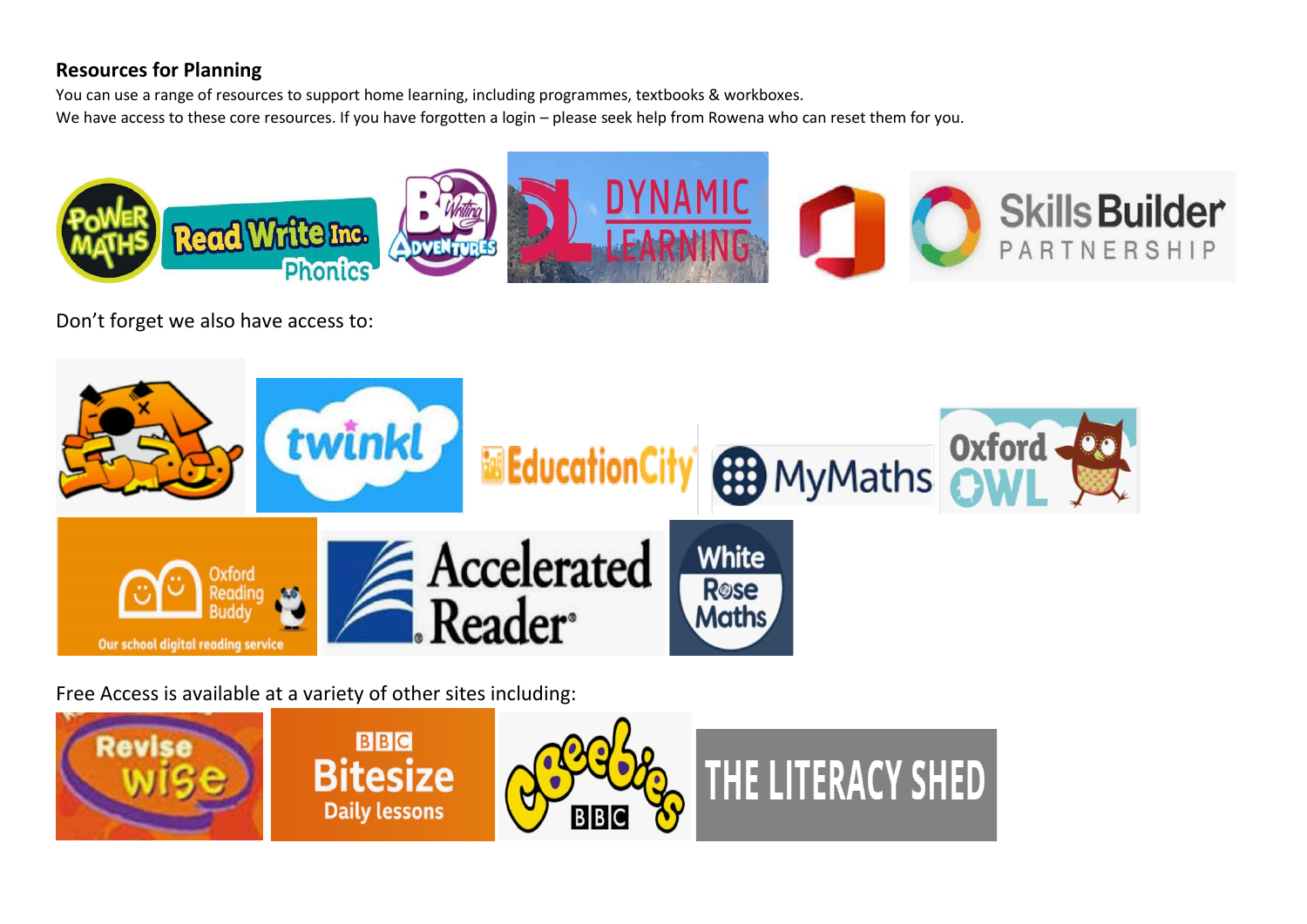### **Following the curriculum:**

Use the long-term planning overview as the basis for your work.

### **Adapting Planning:**

Planning may well need to be adapted to reflect remote and blended learning. You may decide to swap units of work as some units will be easier to teach remotely than others. Please make a note of this and return to these units when we return to school.

**English:** Teachers should ensure that pupils are given opportunities to practice reading including phonics. Directing to RWInc videos is acceptable but staff recording teaching inputs would be even better. Sending pupils resources such as speedsound phonic cards, green and red word flashcards as well as reading books as part of home learning would be beneficial.

Pupils on RWINC & Freshstart should be able to practice their learning 3 times a week. Workbooks can be sent home. Pages can be uploaded to OneNote or the Class SharePoint so pupils have access.

Teaching reading and writing should take place and the resources available can be used to support this, scaffolding resources should also be provided where possible.

**Maths:** Teachers should ensure pupils continue to follow the long-term overview where possible. Apparatus such as Dienes, number cards and text and practice books such as Power Maths should be sent home so work can continue, where possible. Watching educational shows and live content may also be utilised to support pupil learning such as CBeebies Numberblocks and the Number Crew. Googling these will enable you to find the focus of each episode so you can check the relevancy.

#### **Learning for Independence: LIfeskills**

SkillsBuilder remains our vehicle for this. Video links should be shared via Teams as well as the worksheets. Again, teaching live via Teams or recorded clips should be utilised to support pupil engagement.

#### **PSHE and Mental Health**

Again, follow the long-term overview where possible.

**Resources to support your technical knowhow:**



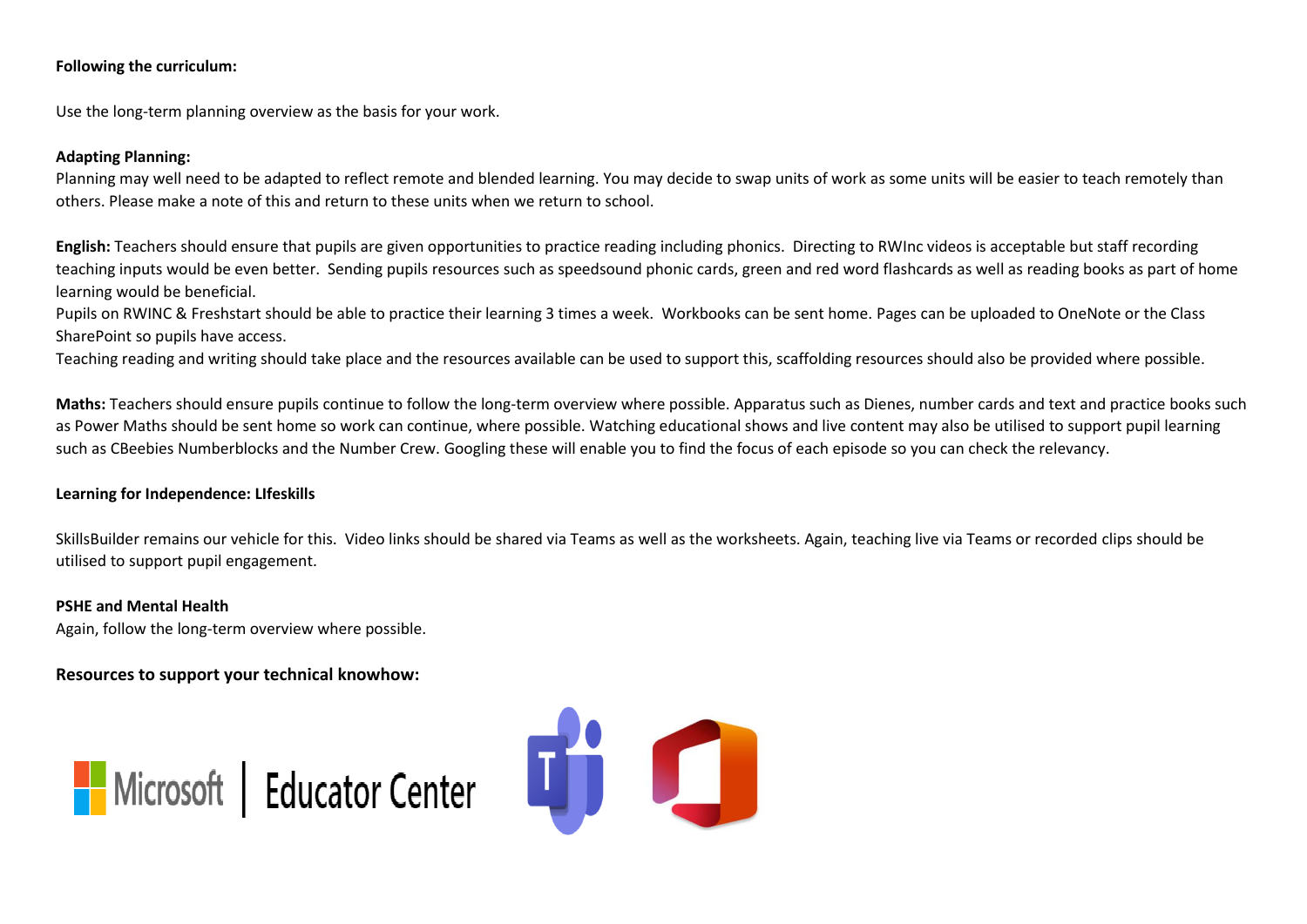### **Assessing Progress**

For those pupils in school each week assessment can continue in the same way including marking and feedback. For those pupils working remotely assessments can continue online. Pre-assessments can be completed while on Teams in the same way as in school. Concerns about independent completion can be supported by staying online with pupils while they complete pre and post-assessments. Verbal feedback can take place in the same way. You can make use of the chat function in Teams both to give individual responses as well as pupils contributing to the lesson. Some pupils may prefer the chat rather than speaking online.

In Class Notebook you can give feedback through the stickers, adding or recording text. If you're not sure how see the CPD IT videos on Teams OMS Noticeboard.

# **Thank you for your continuing dedication and support for our young people.**

If you have any questions or concerns please email - [questions@orchardmanor.devon.sch.uk](mailto:questions@orchardmanor.devon.sch.uk) and we will respond.

### **Below are some sample part-time timetable for classes.**

| <b>Class</b> | Monday            | Tuesday           | Wednesday   | Thursday  | Friday           |
|--------------|-------------------|-------------------|-------------|-----------|------------------|
| 6CC&         | 6CC               | 6CC               | Remote      | Remote    | Remote           |
| hub          | <b>Transition</b> | <b>Transition</b> | learning    | learning  | learning for all |
|              |                   |                   | timetable   | timetable | but no live      |
|              |                   |                   |             |           | lessons          |
|              |                   |                   | 7ACr        | 7ACr      | Deep cleaning    |
|              |                   |                   | <b>7EMc</b> | 7EMc      | & staff PPA      |
|              |                   |                   |             |           |                  |
|              | 8FB               | 8FB               |             |           |                  |
|              | 8CG               | 8CG               |             |           |                  |
|              |                   |                   |             |           |                  |
|              |                   |                   | 9NGR        | 9NGR      |                  |
|              |                   |                   | 9JWo        | 8JWO      |                  |
|              | 10JWH             | 10JWH             |             |           |                  |
|              | 10NJA             | 10NJA             |             |           |                  |
|              |                   |                   | 11 ACa      | 11Aca     |                  |
|              |                   |                   | 11BLS       | 11BSL     |                  |
|              |                   |                   |             |           |                  |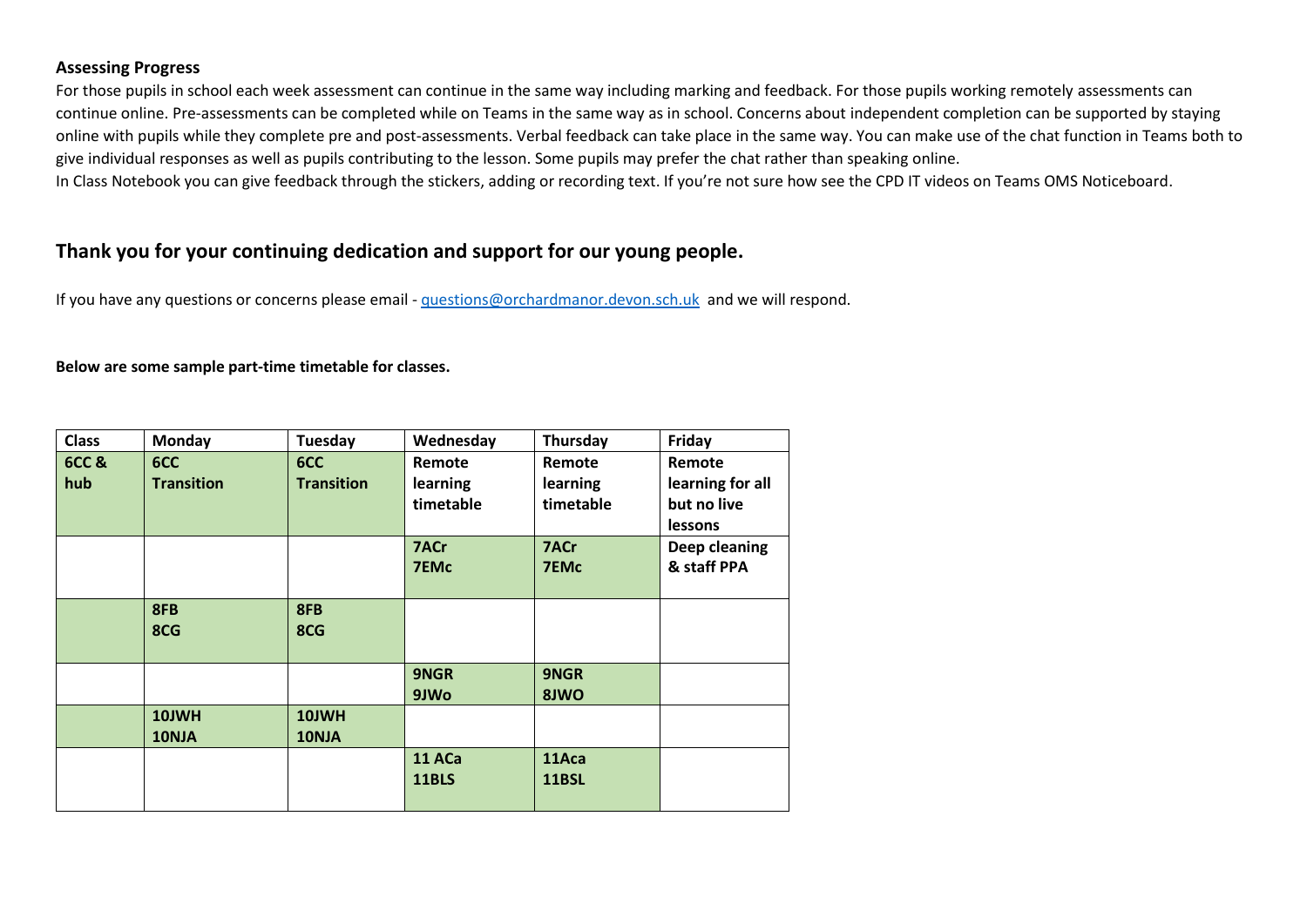| School<br>timings  | <b>Name of Period</b>                   | Monday                                                                                                                                                      | <b>Tuesday</b>                                                                                                                                                  | Wednesday                                                                                                         | Thursday                                                                          | Friday                  |
|--------------------|-----------------------------------------|-------------------------------------------------------------------------------------------------------------------------------------------------------------|-----------------------------------------------------------------------------------------------------------------------------------------------------------------|-------------------------------------------------------------------------------------------------------------------|-----------------------------------------------------------------------------------|-------------------------|
| 8:55-9:05          | Staff briefing                          |                                                                                                                                                             |                                                                                                                                                                 | In school                                                                                                         | In school                                                                         |                         |
| Gate open          |                                         |                                                                                                                                                             |                                                                                                                                                                 | In school                                                                                                         | In school                                                                         |                         |
| 09:15              | TUTOR TIME/<br>REGISTRATION/R<br>eading |                                                                                                                                                             | <b>Tutor TEAMS chat</b>                                                                                                                                         | <b>Tutor TEAMS chat</b>                                                                                           | <b>Tutor TEAMS chat</b>                                                           | <b>Tutor TEAMS chat</b> |
| $09:30 - 10:00$    | Lesson 1                                |                                                                                                                                                             | Joe Wicks PE or wake n' shake                                                                                                                                   |                                                                                                                   |                                                                                   |                         |
| $10:05 - 10:25$    | Lesson 2                                |                                                                                                                                                             | Phonics<br>https://www.ruthmiskin.com/en/<br>or live guided Reading lesson                                                                                      | Phonics<br>https://www.ruthmiskin.com/en/<br>$or$<br>link to live phonics lesson<br>or live guided Reading lesson | Phonics<br>https://www.ruthmiskin.co<br>m/en/<br>or live guided Reading<br>lesson |                         |
| 10:25 10:45        | <b>BREAK1</b>                           |                                                                                                                                                             |                                                                                                                                                                 |                                                                                                                   |                                                                                   |                         |
| $11:00 - 11:40$    | Lesson 3                                | Live Maths TEAMs followed by<br>worksheets to support                                                                                                       | Live Maths TEAMs followed by<br>worksheets to support                                                                                                           | In school -                                                                                                       | In school -                                                                       |                         |
| $11:40 - 12:20$    | Lesson 4                                | Live English TEAMs followed by<br>worksheets to support                                                                                                     | Live English TEAMs followed by<br>worksheets to support                                                                                                         | In school -                                                                                                       | In school -                                                                       |                         |
| $12:20 - 12:20$    | LUNCH <sub>2</sub>                      |                                                                                                                                                             |                                                                                                                                                                 |                                                                                                                   |                                                                                   |                         |
| $13:25 - 14:05$    | Lesson 5                                | Art - Vincent Van Gogh Part 1<br>https://classroom.thenational.academy/<br>units/introduction-to-art-understanding-<br>the-basics-linking-work-to-self-18a0 | Art - Vincent Van Gogh Part 2<br>https://classroom.thenational.acad<br>emy/units/introduction-to-art-<br>understanding-the-basics-linking-<br>work-to-self-18a0 | In school                                                                                                         | In school                                                                         |                         |
| $14:05 - 14:45$    | Lesson 6                                | https://classroom.thenational.academy/l<br>essons/what-is-the-earth-made-of-<br>6hk3ec<br>Geography lesson 1                                                |                                                                                                                                                                 | In school                                                                                                         | In school                                                                         |                         |
| $14:45 - 15:25$    | Lesson 7                                |                                                                                                                                                             |                                                                                                                                                                 | In school                                                                                                         | In school                                                                         |                         |
| $15:25 -$<br>15:35 | TUTOR TIME<br>check out<br>End of day   |                                                                                                                                                             | End of day round up with tutor                                                                                                                                  |                                                                                                                   |                                                                                   |                         |
|                    |                                         |                                                                                                                                                             |                                                                                                                                                                 |                                                                                                                   |                                                                                   |                         |